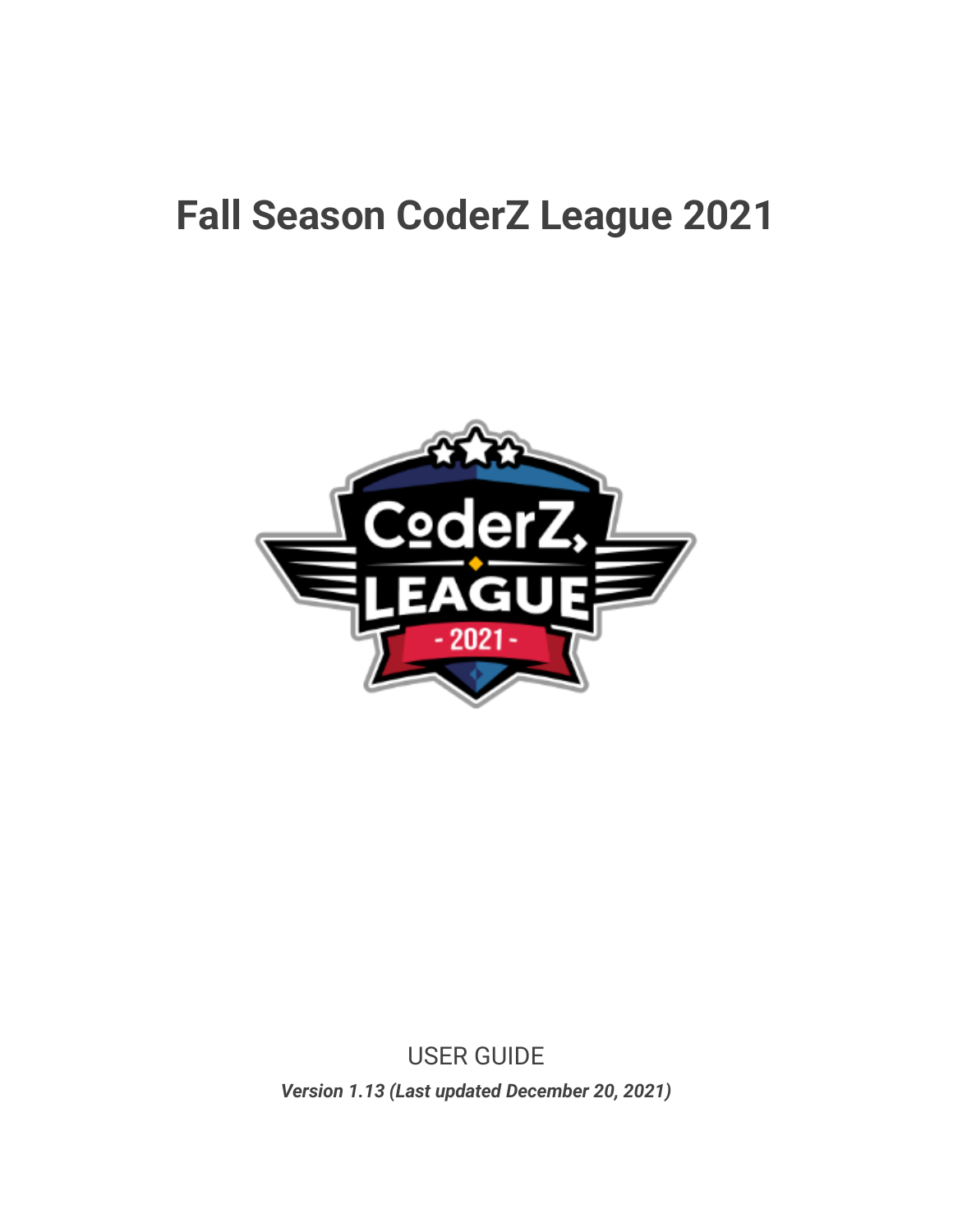

#### **Table of Contents**

| 1. |      |  |  |  |  |  |  |
|----|------|--|--|--|--|--|--|
| 2. |      |  |  |  |  |  |  |
| 3. |      |  |  |  |  |  |  |
|    | 3.1. |  |  |  |  |  |  |
|    | 3.2. |  |  |  |  |  |  |
|    | 3.3. |  |  |  |  |  |  |
|    |      |  |  |  |  |  |  |
|    |      |  |  |  |  |  |  |
|    |      |  |  |  |  |  |  |
|    | 3.4. |  |  |  |  |  |  |
|    |      |  |  |  |  |  |  |
|    |      |  |  |  |  |  |  |
|    |      |  |  |  |  |  |  |
|    |      |  |  |  |  |  |  |
|    |      |  |  |  |  |  |  |
|    |      |  |  |  |  |  |  |
| 4. |      |  |  |  |  |  |  |
|    | 4.1. |  |  |  |  |  |  |
|    |      |  |  |  |  |  |  |
|    |      |  |  |  |  |  |  |
|    |      |  |  |  |  |  |  |
|    | 4.2. |  |  |  |  |  |  |
|    | 4.3. |  |  |  |  |  |  |
| 5. |      |  |  |  |  |  |  |
|    | 5.1. |  |  |  |  |  |  |
|    | 5.2. |  |  |  |  |  |  |
|    |      |  |  |  |  |  |  |
|    |      |  |  |  |  |  |  |
|    |      |  |  |  |  |  |  |
| 6. |      |  |  |  |  |  |  |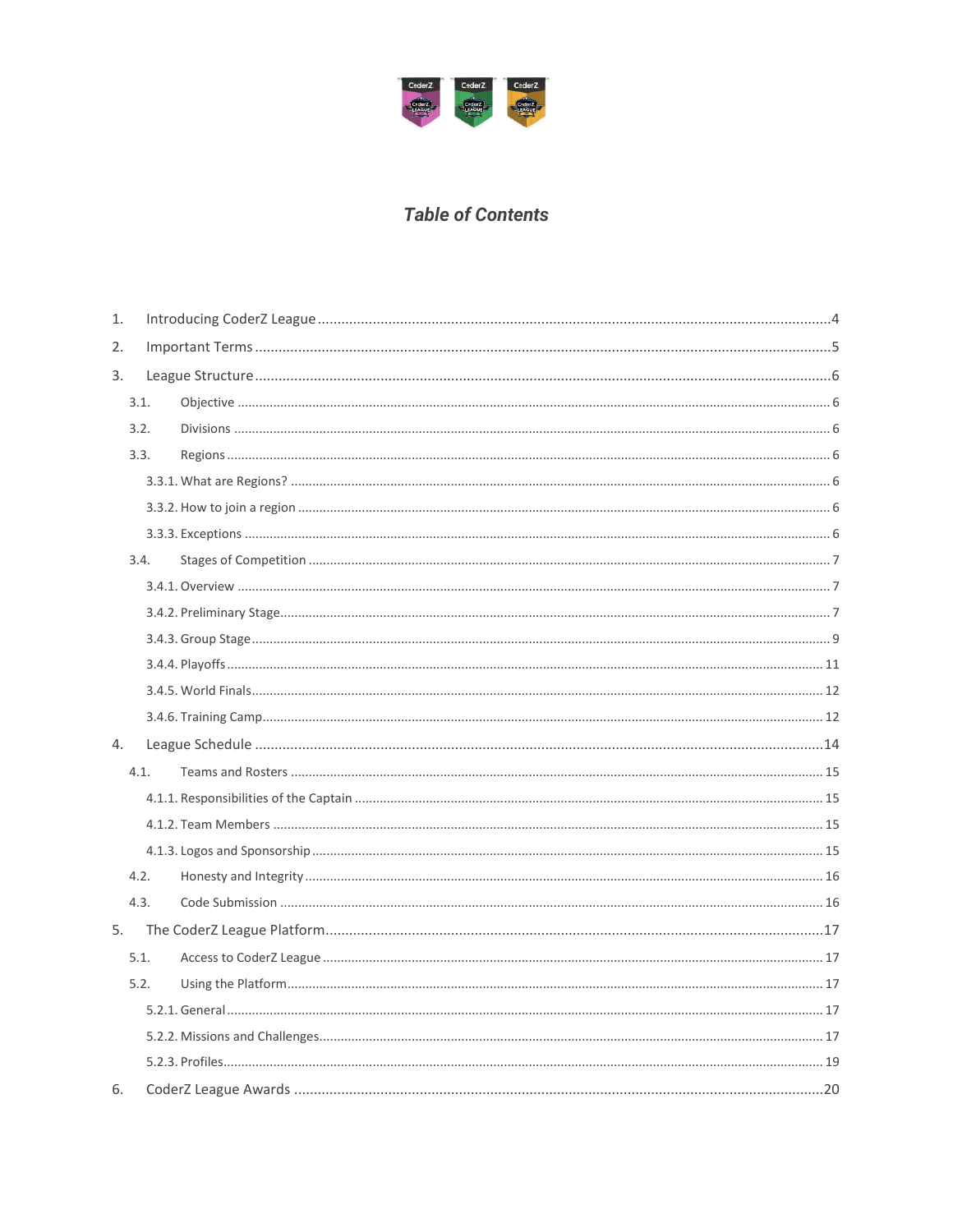

CoderZ<sup>™</sup> reserves the right to update this user guide at any time. Updates to this guide will be distributed to each team's teacher via email.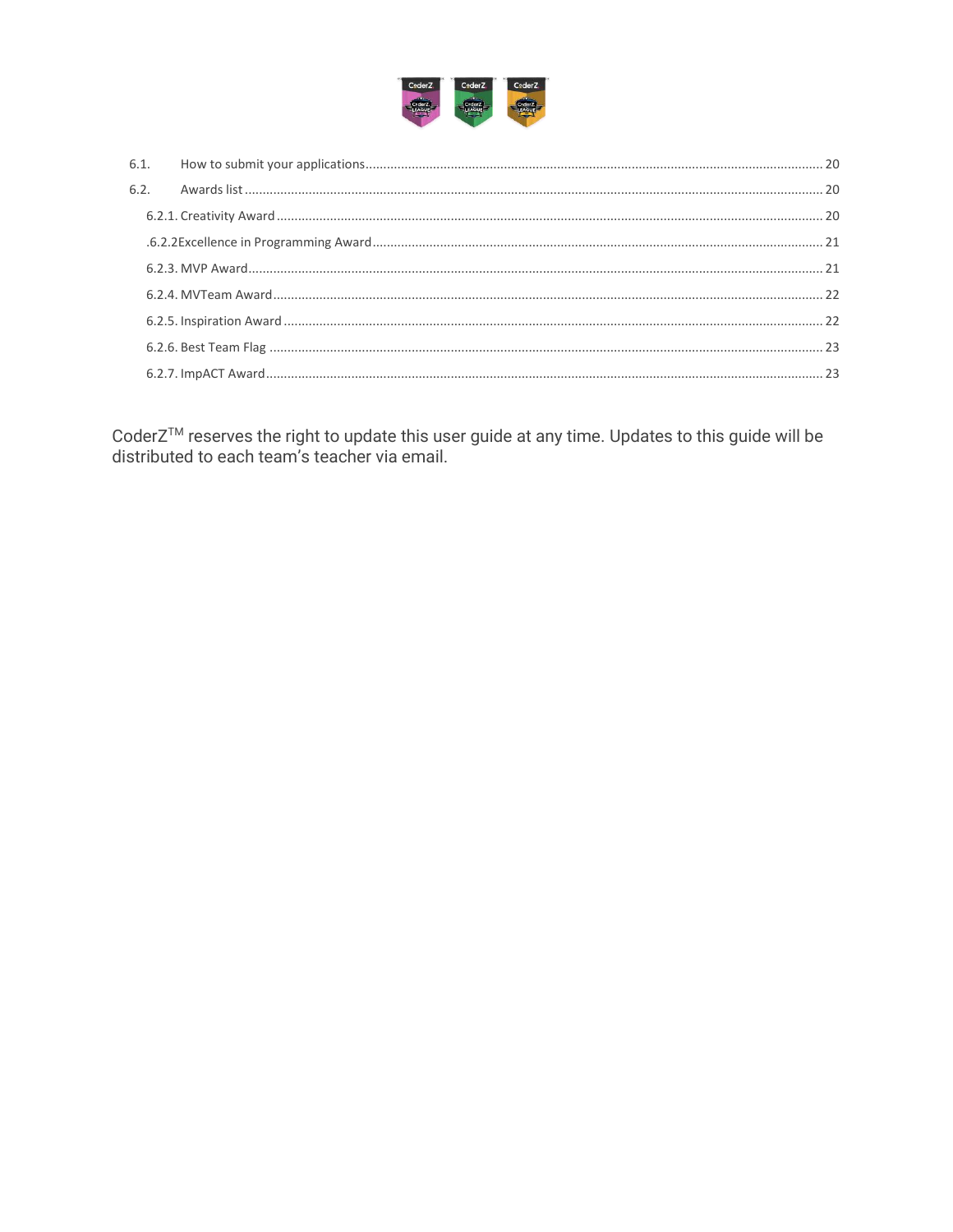

# <span id="page-3-0"></span>**1. Introducing CoderZ League**

CoderZ League is an international virtual competition designed to engage students, regardless of coding experience, with exciting challenges and opportunities to work collaboratively in teams. Register for CoderZ League at [https://coderzleague.com/.](https://coderzleague.com/)

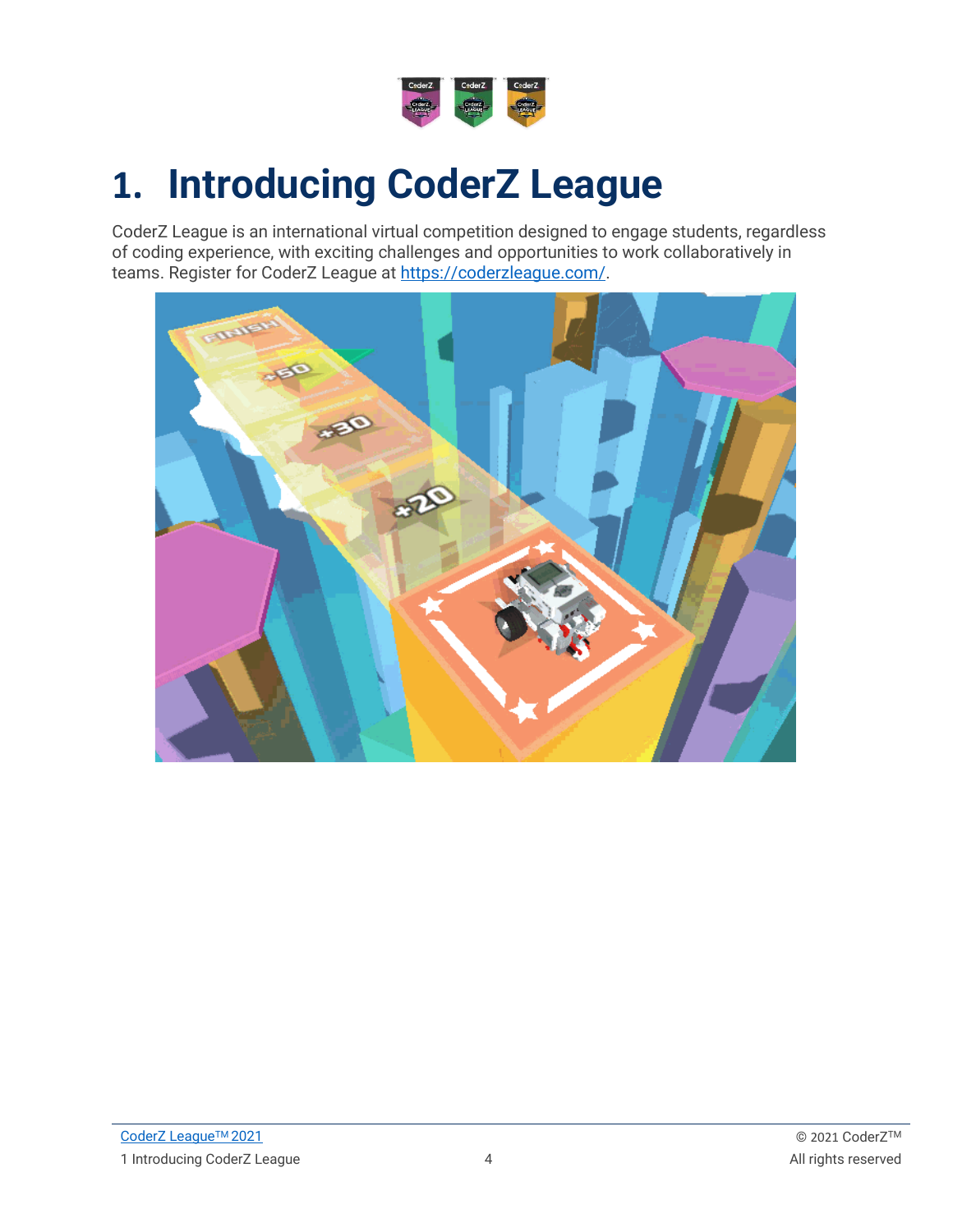

# <span id="page-4-0"></span>**2. Important Terms**

The following are key CoderZ League terms that are critical to understanding the League structure, regulations, and scoring system:

- *Team:* A collection of participants (students) from the same age group and institution working together to achieve the common goal of advancement in the League.
- *Mission:* Activities in which all team members program a virtual robot to complete a task and acquire points.
- *Contribution:* The number of points contributed to a team by a team member for each mission or challenge.
- *Challenge:* A summative, open-ended activity, in which members of a team program the virtual robot to traverse an arena and acquire as many points as possible.
- *Leaderboard:* Visible ranking of teams or individuals for a given mission or challenge.
- *Division:* Conference or league to which CoderZ League is divided. There are three CoderZ League divisions, Novice, Junior and Pro, based on age group and difficulty of missions and challenges.
- *Region:* Geographical areas into which teams of the same division are sorted.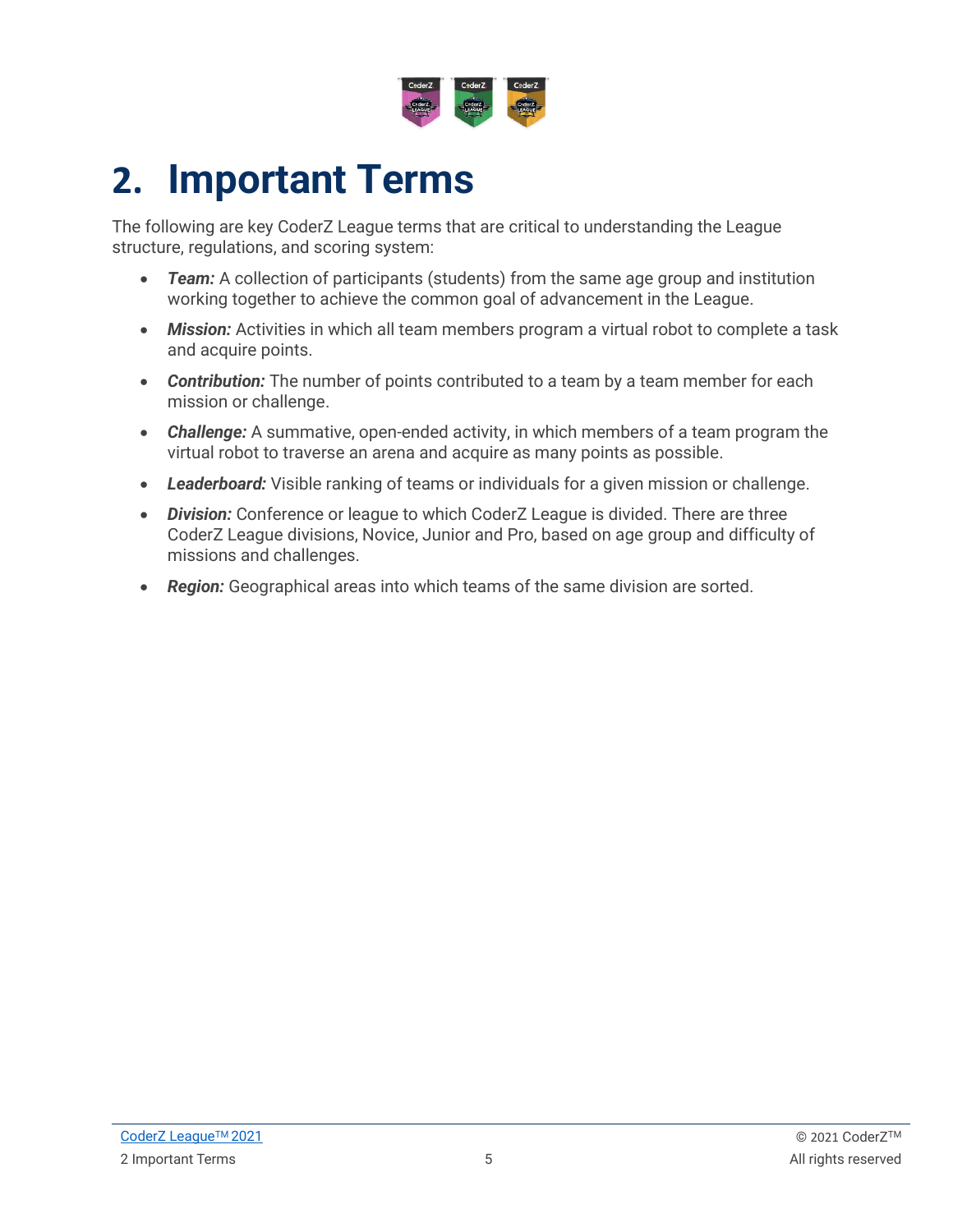

# <span id="page-5-0"></span>**3. League Structure**

## <span id="page-5-1"></span>**3.1.** *Objective*

CoderZ League is a virtual competition where teams complete a series of activities called missions and challenges, in which they program a robot in a virtual simulation. The goal of every team is to earn the most points and advance through the stages to become the champions.

## <span id="page-5-2"></span>**3.2.** *Divisions*

CoderZ League is comprised of three divisions based on age group:

|                        | <b>Age Group</b> | <b>Coding Language(s) Used</b> |
|------------------------|------------------|--------------------------------|
| <b>Novice Division</b> | Grades 4-6       | <b>Blockly</b>                 |
| <b>Junior Division</b> | Grades 4-12      | <b>Blockly and Python</b>      |
| <b>Pro Division</b>    | Grades 7-12      | <b>Blockly and Python</b>      |

## <span id="page-5-3"></span>**3.3.** *Regions*

#### <span id="page-5-4"></span>**3.3.1. What are Regions?**

Regions are geographic segments of teams participating in CoderZ League. The regions existing in CoderZ League are one for every US state (e.g. Texas region, California region) and one for every country (e.g. Japan, Russia, China). Teams play against other teams in their region throughout the competition. The winner of each region advances to the world finals where they play against all other region winners.

#### <span id="page-5-5"></span>**3.3.2. How to join a region**

On November 10th, every team will be placed in a region, depending on the geographic location of the school. Teams are automatically assigned to the region that they belong to.

### <span id="page-5-6"></span>**3.3.3. Exceptions**

Regions that do not have at least 32 teams or 2 different organizations participating (school / club = organization) will not be opened. The teams from that region will instead be placed in one of the open regions: For US teams, the open region is the *US Open* region, for non-US teams, the open region is the *International* region.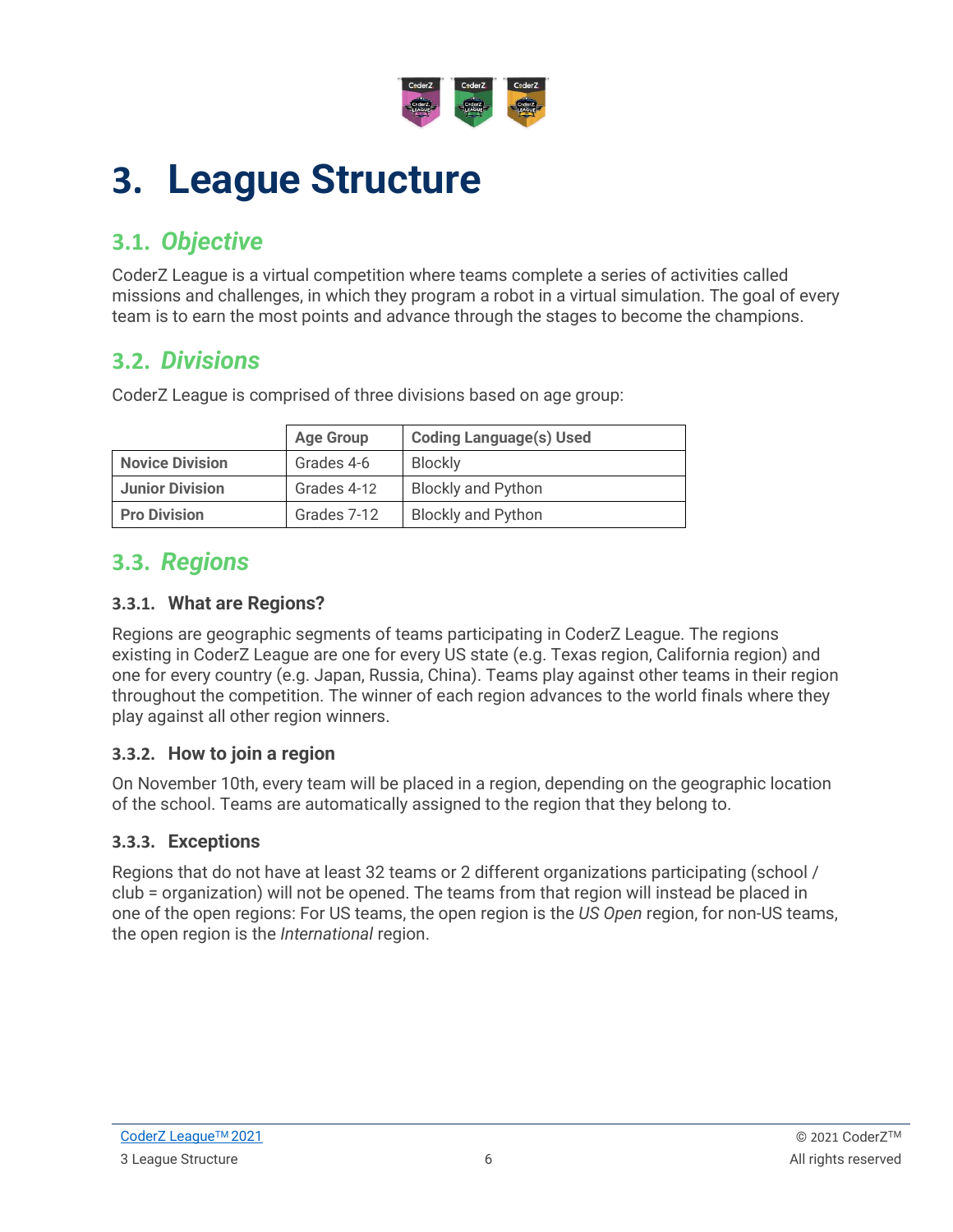

## <span id="page-6-0"></span>**3.4.** *Stages of Competition*

#### <span id="page-6-1"></span>**3.4.1. Overview**

The League is comprised of the following stages.

| <b>Stage</b>         | <b>Summary</b>                                                                                                                                              | <b>Duration</b> |
|----------------------|-------------------------------------------------------------------------------------------------------------------------------------------------------------|-----------------|
| <b>Preliminaries</b> | Teams complete a series of missions and<br>challenges. The 64 teams with the<br>highest overall score from every region<br>move on to the group stage.      | 5 weeks         |
| Group                | Teams are grouped into groups of four<br>and play versus the CoderZ Bot. The top<br>two scoring teams from every group<br>move on to the playoffs.          | 1 week          |
| <b>Playoffs</b>      | A series of knockout rounds. Half of the<br>teams are eliminated after each<br>successive round until a single world<br>champion emerges.                   | 1 week          |
| <b>World Finals</b>  | The winners from every region play<br>against each other in a similar fashion to<br>the region finals. The games will be<br>broadcast on Twitch.tv/gocoderz | 3 weeks         |

#### <span id="page-6-2"></span>**3.4.2. Preliminary Stage**

In the preliminary stage, teams complete a series of Missions and Challenges to gain points.

#### **3.4.2.1. Scoring**

To advance to the group stage, teams must place in the top 64 of the overall rankings of their region. Missions will earn you points immediately but challenges will place you on a leaderboard that only at the end of the stage will give you a bonus depending on your position in comparison to other teams.

#### **3.4.2.1.1. Missions**

Each individual team member contributes points to their team by completing missions. The maximum number of points that can be contributed per mission is 100. Completing a mission multiple times is permitted. However, points obtained for each time a specific mission is completed is not accumulated. Rather, a team member's **highest score** for that mission is contributed to their team. Multiple students can give contribution for the same mission.

#### <span id="page-6-3"></span>**3.4.2.1.2. Challenges**

Challenges are summative activities similar to missions but on a larger scale. All team members may participate in the challenges. However, unlike missions, only the highest-scoring team member contributes their score to the team. Challenges may be attempted multiple times. The highest score for a team is always the one contributed to the final ranking.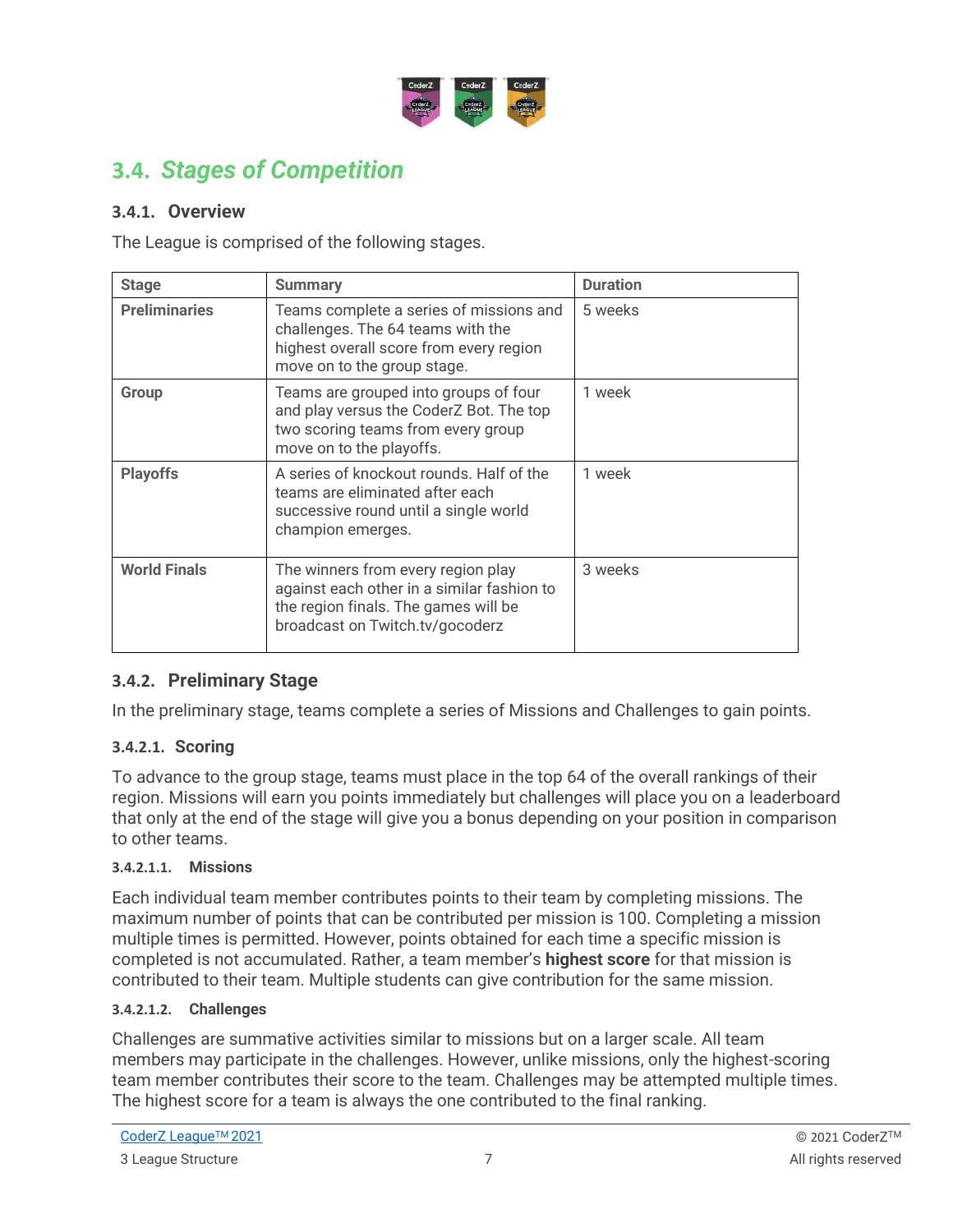

At the end of the preliminary stage, team scores for each challenge are ranked on a leaderboard. The following point totals are awarded based on final ranking:

| <b>Place</b>   | <b>Points Awarded</b> |
|----------------|-----------------------|
| 1              | 5,000                 |
| $\overline{2}$ | 3,500                 |
| 3              | 2,500                 |
| 4              | 2,000                 |
| 5              | 1,500                 |
| $6 - 10$       | 1,000                 |
| $11 - 15$      | 800                   |
| 16-20          | 700                   |
| $21 - 25$      | 600                   |
| 26-30          | 500                   |
| $31 - 40$      | 400                   |
| 41-50          | 300                   |
| 51+            | Λ                     |

Multiple teams cannot share a place on the leaderboard, meaning two teams cannot both be placed 2<sup>nd</sup>, for example. In the event of a tie, the team to first acquire the tied score will supplant any other teams with that same score.

#### **Example:**

Team A is a team in the Novice division:

The team has 3 students; Student A, Student B and Student C, all of whom completed the Robogolf challenge. Student A got 300 points for the challenge, students B got 400 points and student C got 500 points.

On the Robogolf challenge leaderboard, Team A has 500 points thanks to student C.

Team A is placed 3rd on the leaderboard at the end of preliminaries, with 500 points right after Team B with 750 points and Team C with 900 points. Team A will receive 2,500 points for the Robogolf challenge, Team B will receive 3,500 points and Team C will receive 5,000 points.

#### **3.4.2.1.3. Overall Score**

The overall score is the sum of all points of a team, comprising both the points from missions and the points from challenges. The overall score is the one determining whether teams advance to the group stage or not. The top 64 teams with the highest score from every region advance to the group stage.

The **Overall Score** tab is only revealed after the calculation of the bonus from the challenges, which happens two days after the preliminaries are over.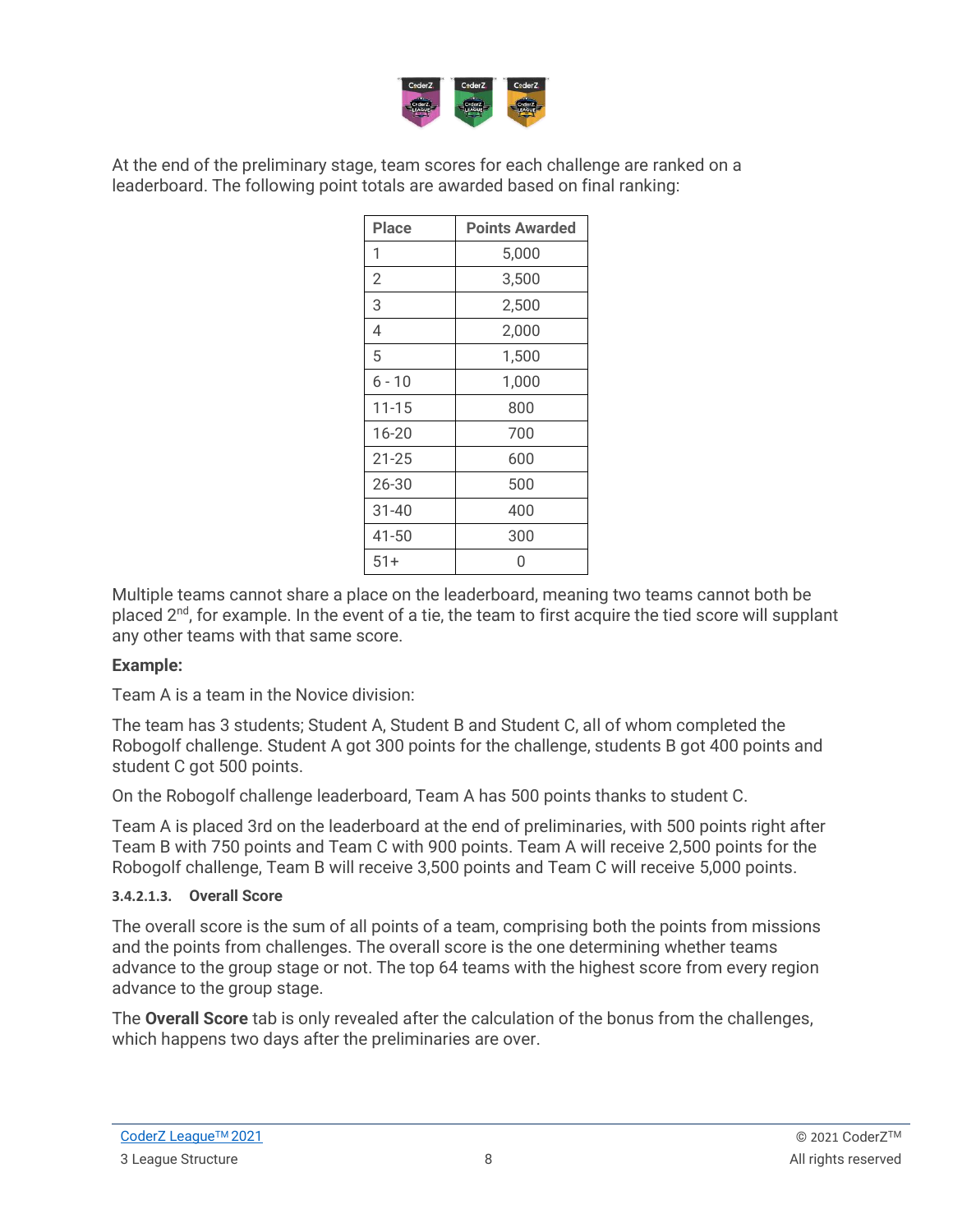

Examples of calculations for overall score:

|               | <b>Total</b><br><b>Mission</b><br><b>Score</b> | <b>Robogolf</b><br>challenge<br>placement | <b>Discoblocks</b><br>challenge<br>placement | <b>Moon Base</b><br>challenge<br>placement | <b>Overall Score</b><br>calculation       | <b>Overall</b><br><b>Score</b> |
|---------------|------------------------------------------------|-------------------------------------------|----------------------------------------------|--------------------------------------------|-------------------------------------------|--------------------------------|
| <b>Team A</b> | 6,400                                          | 3rd                                       | 10th                                         | 7th                                        | 6,400<br>$+2,500$<br>$+1,000$<br>$+1,000$ | 10,900                         |
| <b>Team B</b> | 5,900                                          | 2nd                                       | 24th                                         | 40th                                       | 5,900<br>$+3,500$<br>$+600$<br>$+400$     | 10,400                         |
| <b>Team C</b> | 7,700                                          | 1st                                       | 5th                                          | 60th                                       | 7,700<br>$+5000$<br>$+1,500$<br>$+0$      | 14,200                         |

#### <span id="page-8-0"></span>**3.4.3. Group Stage**

#### **3.4.3.1. Overview**

In the group stage, teams are arranged in groups of four and seeded according to the amount of points acquired in the preliminaries. Each region will consist of approximately 16 groups. Two teams (and if necessary, in cases where a region has less than 64 teams, the highest scoring third-place team) will advance from each group to make up a playoff field of 32 teams per region.

|          | <b>Group A</b>       | <b>Group B</b> | <b>Group C</b> | <b>Group D</b>   | <b>Group E</b> | <b>Group F</b> | <b>Group G</b> | <b>Group H</b> | <b>Group</b>   | Group J          | <b>Group K</b> | <b>Group L</b> | <b>Group M</b> | <b>Group N</b> | <b>Group O</b>   | <b>Group P</b> |
|----------|----------------------|----------------|----------------|------------------|----------------|----------------|----------------|----------------|----------------|------------------|----------------|----------------|----------------|----------------|------------------|----------------|
|          | $\mathbf{1}$         | $\overline{2}$ | 3              | $\boldsymbol{A}$ | 5              | 6              |                | 8              | 9              | 10 <sub>10</sub> | 11             | 12             | 13             | 14             | 15               | 16             |
| 64 Teams | 32                   | 31             | 30             | 29               | 28             | 27             | 26             | 25             | 24             | 23               | 22             | 21             | 20             | 19             | 18               | 17             |
|          | 33                   | 34             | 35             | 36               | 37             | 38             | 39             | 40             | 41             | 42               | 43             | 44             | 45             | 46             | 47               | 48             |
|          | 64                   | 63             | 62             | 61               | 60             | 59             | 58             | 57             | 56             | 55               | 54             | 53             | 52             | 51             | 50               | 49             |
|          |                      |                |                |                  |                |                |                |                |                |                  |                |                |                |                |                  |                |
|          | <b>Group A</b>       | <b>Group B</b> | <b>Group C</b> | <b>Group D</b>   | <b>Group E</b> | <b>Group F</b> | <b>Group G</b> | <b>Group H</b> | <b>Group</b>   | <b>Group J</b>   | <b>Group K</b> | <b>Group L</b> | <b>Group M</b> | <b>Group N</b> | <b>Group O</b>   | <b>Group P</b> |
|          |                      | $\overline{2}$ | 3              |                  | -5             | 6              |                | 8              | 9              | 10 <sub>1</sub>  | 11             | 12             | 13             | 14             | 15 <sub>15</sub> | 16             |
| 63 Teams | 32                   | 31             | 30             | 29               | 28             | 27             | 26             | 25             | 24             | 23               | 22             | 21             | 20             | 19             | 18               | 17             |
|          | 33                   | 34             | 35             | 36               | 37             | 38             | 39             | 40             | 41             | 42               | 43             | 44             | 45             | 46             | 47               | 48             |
|          |                      | 63             | 62             | 61               | 60             | 59             | 58             | 57             | 56             | 55               | 54             | 53             | 52             | 51             | 50               | 49             |
|          |                      |                |                |                  |                |                |                |                |                |                  |                |                |                |                |                  |                |
|          | <b>Group A</b>       | <b>Group B</b> | <b>Group C</b> | <b>Group D</b>   | <b>Group E</b> | <b>Group F</b> | <b>Group G</b> | <b>Group H</b> | <b>Group I</b> | <b>Group J</b>   | <b>Group K</b> | <b>Group L</b> | <b>Group M</b> | <b>Group N</b> | <b>Group O</b>   | <b>Group P</b> |
|          | $\blacksquare$       | $\overline{2}$ | 3              | $\mathbf{A}$     | 5              | 6              | 7              | -8             | 9              | 10 <sub>10</sub> | 11             | 12             | 13             | 14             | 15               | 16             |
| 62 Teams | 32                   | 31             | 30             | 29               | 28             | 27             | 26             | 25             | 24             | 23               | 22             | 21             | 20             | 19             | 18               | 17             |
|          | 33                   | 34             | 35             | 36               | 37             | 38             | 39             | 40             | 41             | 42               | 43             | 44             | 45             | 46             | 47               | 48             |
|          |                      |                | 62             | 61               | 60             | 59             | 58             | 57             | 56             | 55               | 54             | 53             | 52             | 51             | 50               | 49             |
|          |                      |                |                |                  |                |                |                |                |                |                  |                |                |                |                |                  |                |
|          | <b>Group A</b>       | <b>Group B</b> | <b>Group C</b> | <b>Group D</b>   | <b>Group E</b> | <b>Group F</b> | <b>Group G</b> | <b>Group H</b> | Group          | <b>Group J</b>   | <b>Group K</b> | <b>Group L</b> | <b>Group M</b> | <b>Group N</b> | <b>Group O</b>   | <b>Group P</b> |
|          | $\blacktriangleleft$ | $\overline{2}$ | 3              |                  | 5.             | 6              |                | 8              | -9             | 10 <sub>1</sub>  | 11             | 12             | 13             | 14             | 15               | 16             |
| 61 Teams | 32                   | 31             | 30             | 29               | 28             | 27             | 26             | 25             | 24             | 23               | 22             | 21             | 20             | 19             | 18               | 17             |
|          | 33                   | 34             | 35             | 36               | 37             | 38             | 39             | 40             | 41             | 42               | 43             | 44             | 45             | 46             | 47               | 48             |
|          |                      |                |                | 61               | 60             | 59             | 58             | 57             | 56             | 55               | 54             | 53             | 52             | 51             | 50               | 49             |
|          |                      |                |                |                  |                |                |                |                |                |                  |                |                |                |                |                  |                |
|          | <b>Group A</b>       | <b>Group B</b> | <b>Group C</b> | <b>Group D</b>   | <b>Group E</b> | <b>Group F</b> | <b>Group G</b> | <b>Group H</b> | <b>Group</b> I | <b>Group J</b>   | <b>Group K</b> | <b>Group L</b> | <b>Group M</b> | <b>Group N</b> | <b>Group O</b>   |                |
|          | $\overline{1}$       | $\overline{ }$ | 3.             | $\Delta$         | 5              | 6              | ×              | 8              | -9             | 10 <sub>1</sub>  | 11             | 12             | 13             | 14             | 15               | Top 2 3rd      |
| 60 Teams | 30                   | 29             | 28             | 27               | 26             | 25             | 24             | 23             | 22             | 21               | 20             | 19             | 18             | 17             | 16               | places go up   |
|          | 31                   | 32             | 33             | 34               | 35             | 36             | 37             | 38             | 39             | 40               | 41             | 42             | 43             | 44             | 45               | as well        |
|          | 60                   | 59             | 58             | 57               | 56             | 55             | 54             | 53             | 52             | 51               | 50             | 49             | 48             | 47             | 46               |                |

*Example group stage seedings for various fields*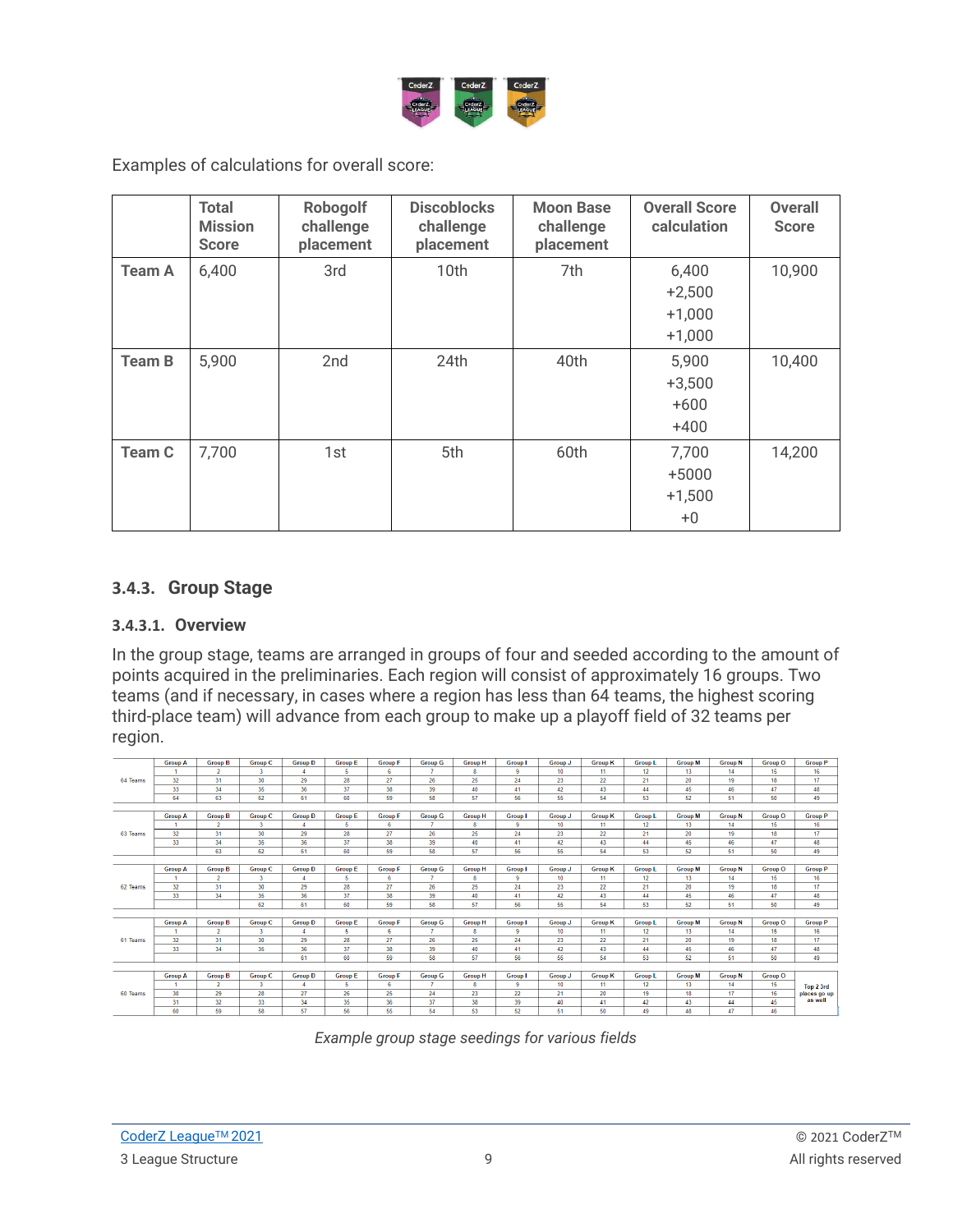

#### **3.4.3.2. Group Stage Competition**

Competition in the group stage involves games between teams and AI robots, competing in the final challenge (only a more difficult version than that of the preliminaries).

The group stage is essentially just like the preliminaries but there's only one challenge available and no missions.

In the same fashion challenges work in the preliminaries, the group stage also relies on the highest scoring student in a team but since there's only one challenge, the team must come together and think of a powerful solution to earn the highest possible score against the CoderZ Bot.

When the group stage ends, the top two highest scoring teams from every group move on to the region finals where they'll play the same exact challenge, except against an enemy team instead of CoderZ Bot.

#### **3.4.3.3. Submitting the Solutions**

Similar to the preliminaries, to record a solution, a student must click the play button versus the CoderZ Bot and wait for the results to show. Once the results are shown, the score is recorded.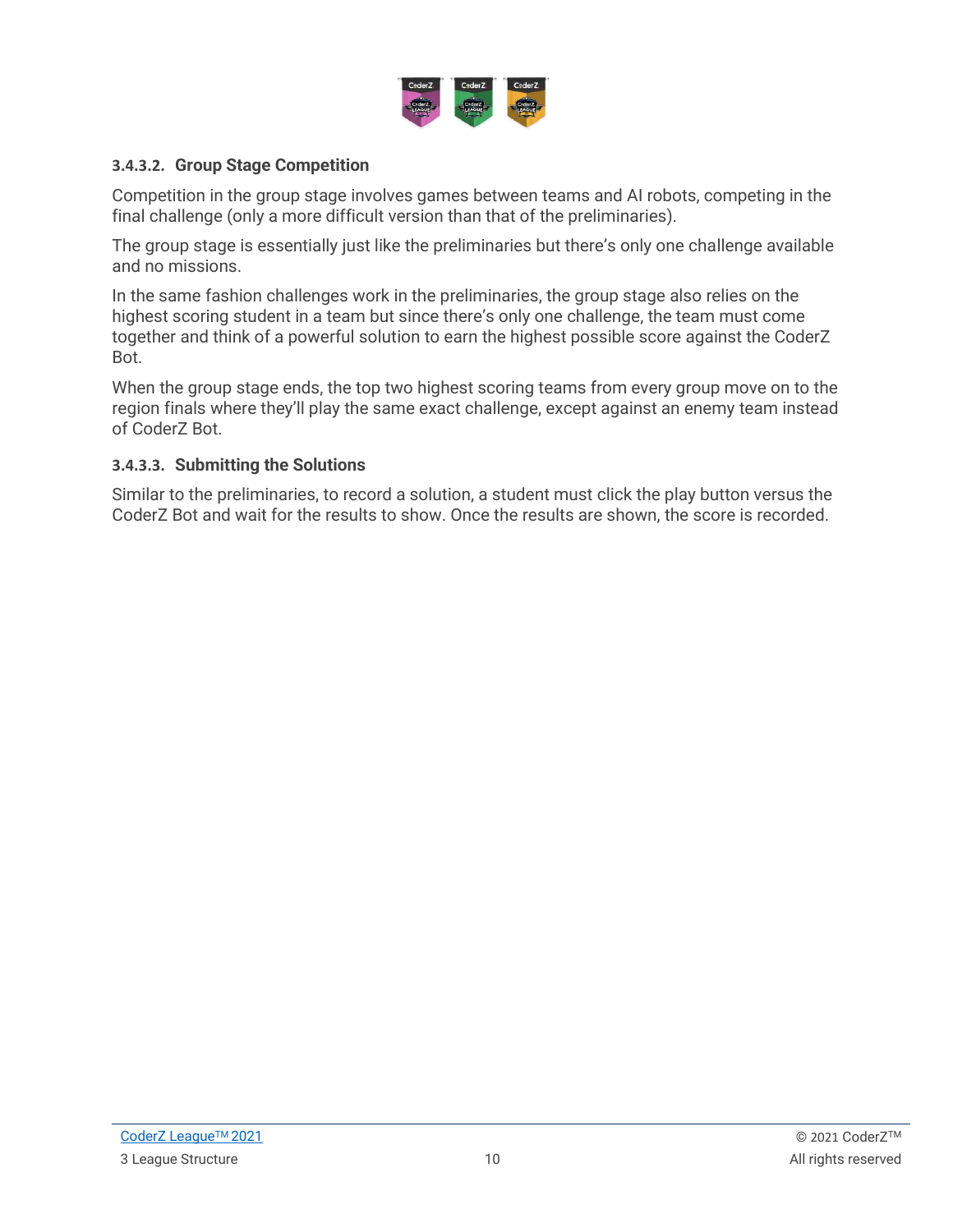

*Note: Multiple solutions can be sent as many times as needed by all students of the team. Only the highest score counts towards placement on the leaderboard.* 

#### <span id="page-10-0"></span>**3.4.4. Playoffs**

#### **3.4.4.1. Overview**

The playoffs are a knockout tournament. 32 teams from each region compete in head-to-head games. Half of the teams are eliminated after each round until a single team, the regional champion, remains. Regional champions play each other in the CoderZ League World Championship. The structure for each regional playoff tournament is shown here:



#### **3.4.4.2. Playoff Competition**

Playoff competition involves teams playing each other in head-to-head games, where each team programs a robot in advance. The winner of each game advances to the next round, while the losing team is eliminated.

The nature of the games is similar to those of the group stage.

#### **3.4.4.3. Code Submission**

Codes for the playoff games are not submitted before every game. Rather, they are submitted only once, until the time window closes.

The code will be submitted by the captain, a student appointed by the teacher.

Only the captain can see the **Submit Code** button. Submitting the code makes the code that is currently written in the captain's editor *the* code that represents the team.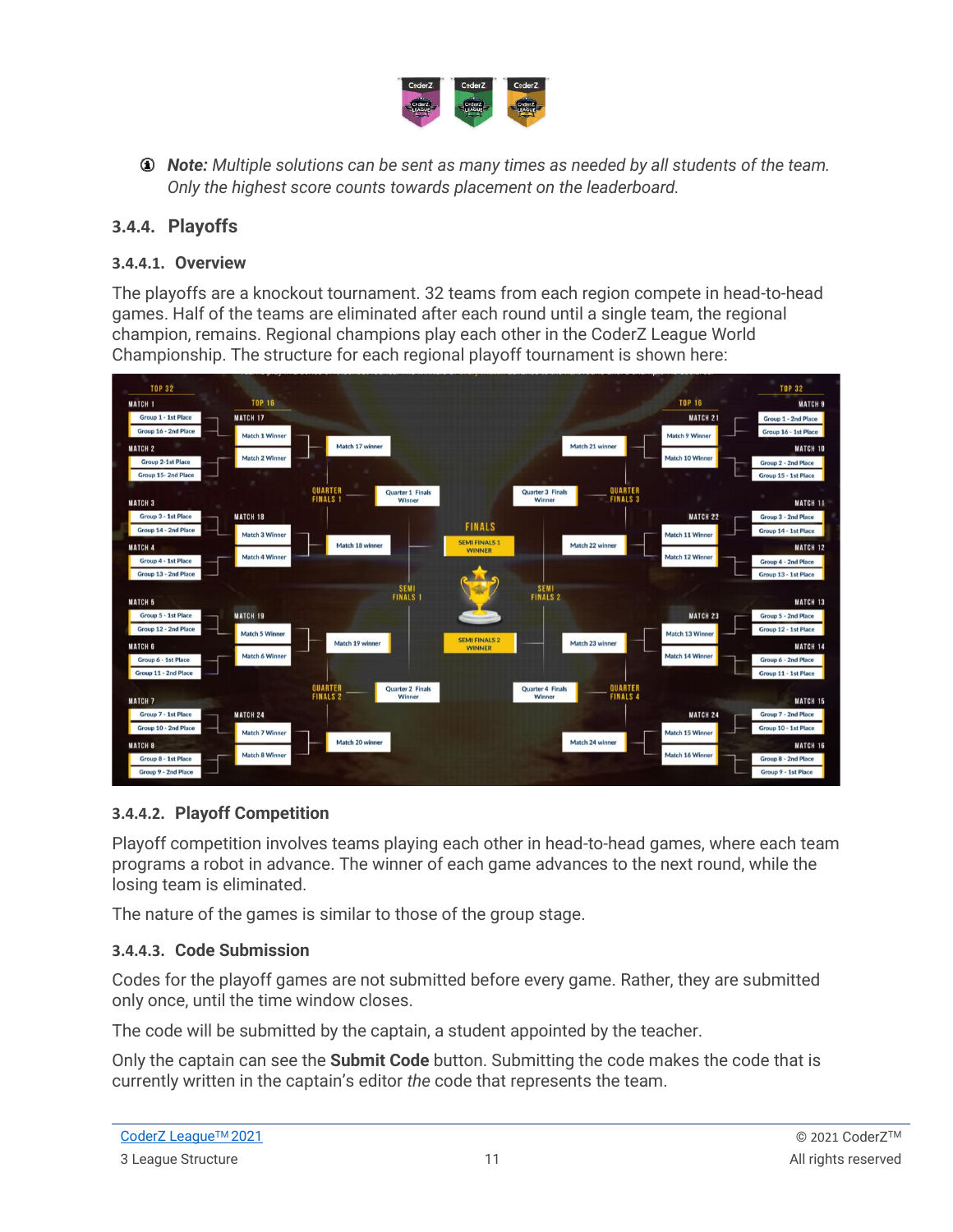

Captains may re-submit their code any number of times but only the latest submission is used in the games.

#### <span id="page-11-0"></span>**3.4.5. World Finals**

#### **3.4.5.1. Overview**

The World Finals is the last stage of the competition. In this stage, all region winners play against each other in a similar fashion to that of the region finals. The winners will be crowned *World Champions*. Winners of the Junior and Pro division will be added to the **Hall of Fame** tab on the CoderZ League website.

#### **3.4.5.2. World Finals Competition**

All regional winners move into a new bracket where they will meet all other regional winners. The teams will then play against each other in a series of knockout matches until a single team remains. All matches will be streamed live on Twitch.tv/gocoderz and later uploaded to the CoderZ YouTube channel.

#### **3.4.5.3. World Finals submission**

Captains will have a new window to submit their team's code. If no code is submitted, the last code that has been submitted (while the Regional Finals window is still open) will be used by default.

#### <span id="page-11-1"></span>**3.4.6. Training Camp**

#### **3.4.6.1. Overview**

Every division has its own unique training camp. The training camps are special missions whose only purpose is to help ease the students into the competition. Completing the training camp missions does **not** grant points towards the team score.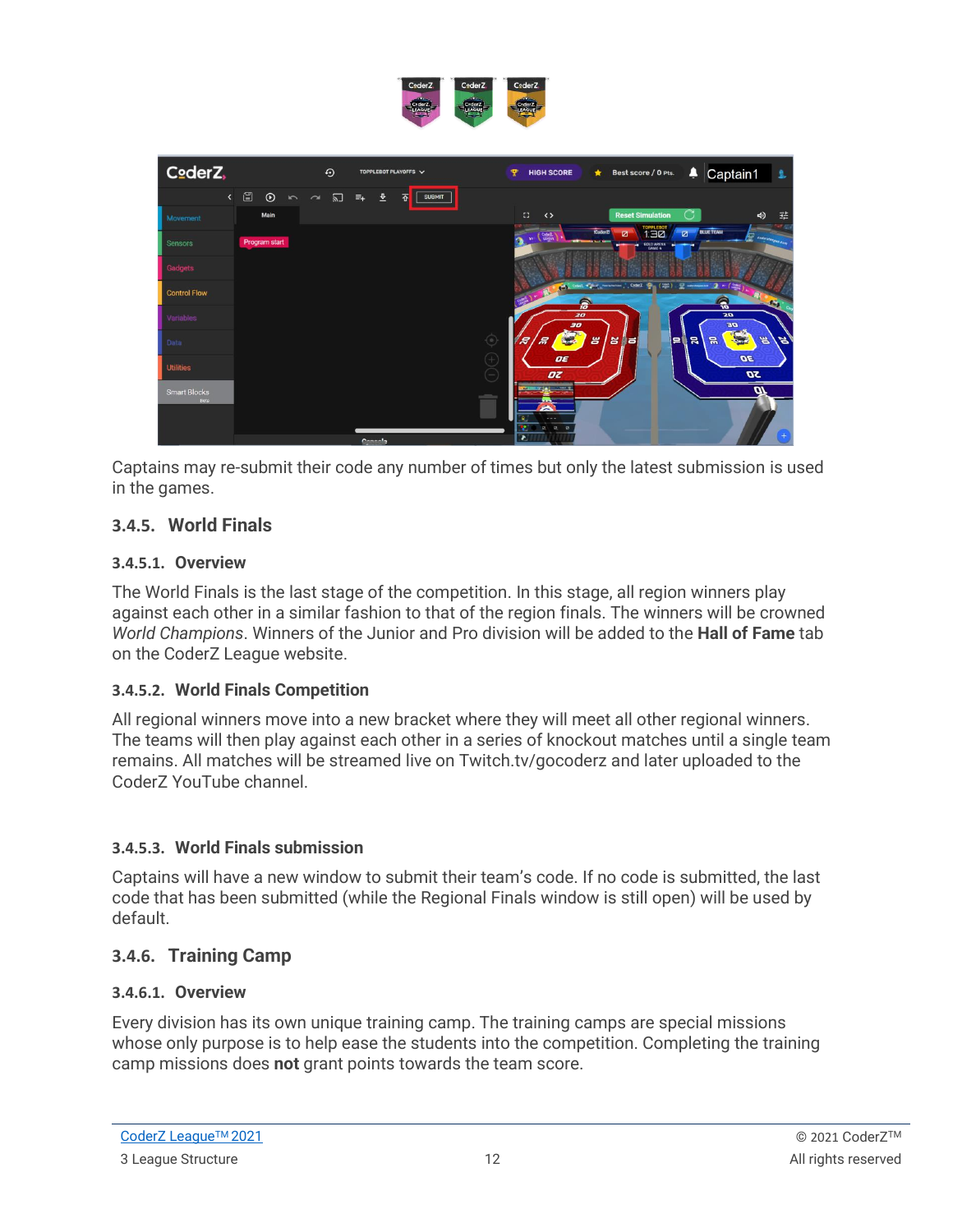

#### **3.4.6.2. Availability**

The training camp will become available about a month before the league begins (See schedule for exact dates) and remain available throughout the competition until it is fully concluded.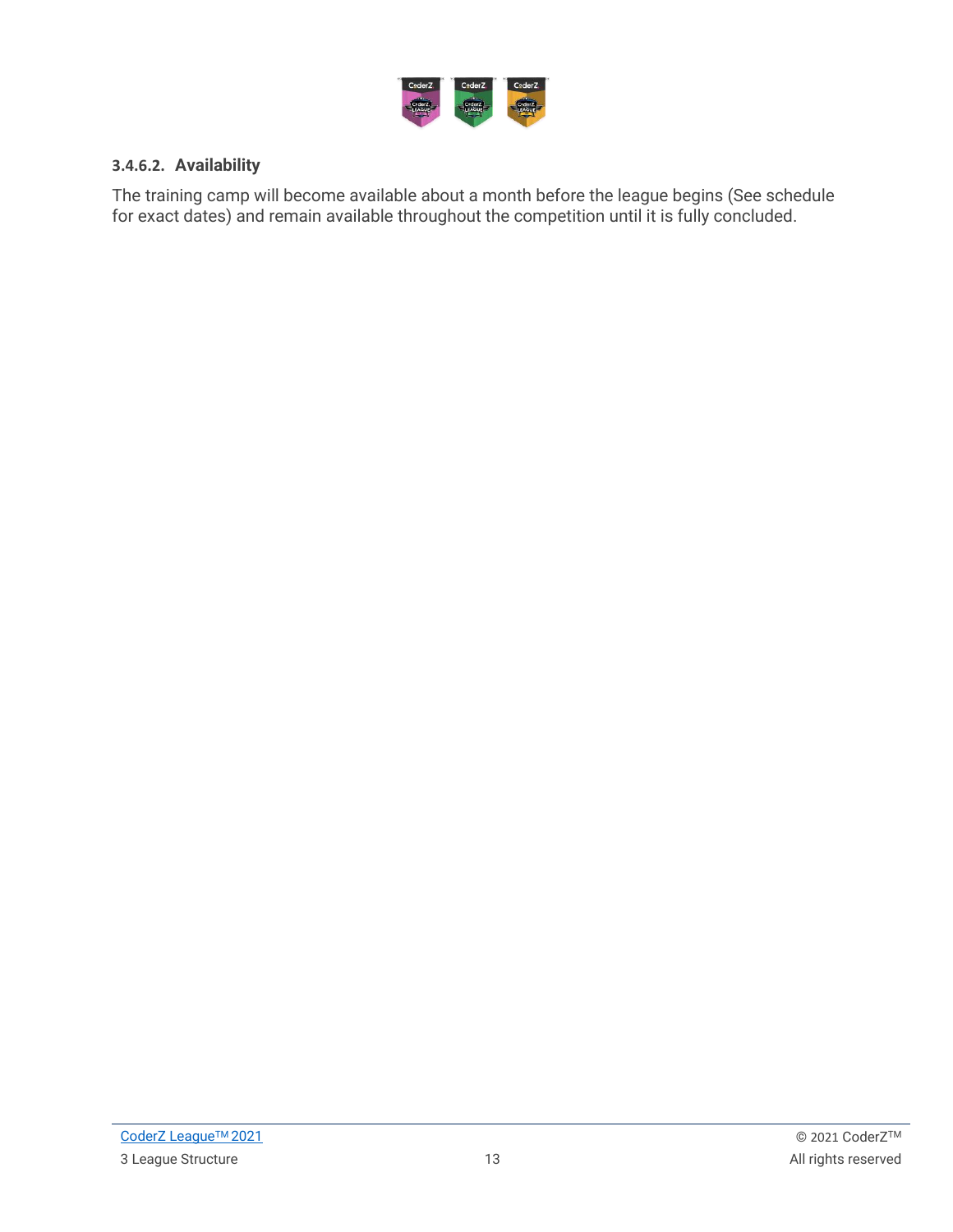

# <span id="page-13-0"></span>**4. League Schedule**

| Date                         | Time (EST) | Event                                                                                              |
|------------------------------|------------|----------------------------------------------------------------------------------------------------|
| October 1st                  | 8:00 AM    | Training camp is available                                                                         |
| October 6th                  | $8:00$ AM  | Creating teams is possible                                                                         |
| October 23rd                 | $1:00$ AM  | Registration is closed                                                                             |
| October 25th                 | $8:00$ AM  | Teams are assigned to regions and the leaderboard becomes available                                |
| October 27th                 | $8:00$ AM  | League begins, preliminary missions become available                                               |
| November<br>10 <sub>th</sub> | 8:00 AM    | Challenges become available (Not including the final challenges)                                   |
| November<br>24th             | $8:00$ AM  | The final challenges become available                                                              |
| December 2nd                 | 1:00 AM    | Last day of preliminaries, and access to content of Novice division is no longer<br>available      |
| December 3rd                 | 8:00 AM    | Bonus for challenges is given and the overall tab becomes available                                |
| December 6th                 | 8:00 AM    | Group Stage begins                                                                                 |
| December<br>13th             | 1:00 AM    | Group Stage end                                                                                    |
| December<br>13th             | 8:00 AM    | Region finals begin                                                                                |
| December<br>21st             | 1:00 AM    | Submission deadline for region finals                                                              |
| December<br>22nd             | 8:00 AM    | Games of Top 32 and Top 16 of the region finals are available to watch                             |
| December<br>23rd             | 8:00 AM    | Games of Quarter, Semi and Finals of the region finals are available to watch                      |
| December<br>24th             | 1:00 AM    | Region finals are over                                                                             |
| January 3rd                  | 8:00 AM    | World finals begin                                                                                 |
| January 7th                  | 1:00 AM    | Submission deadline for World finals                                                               |
| January 17th                 | $1:00$ AM  | The league is concluded and all access to the content for Junior and Pro is no<br>longer available |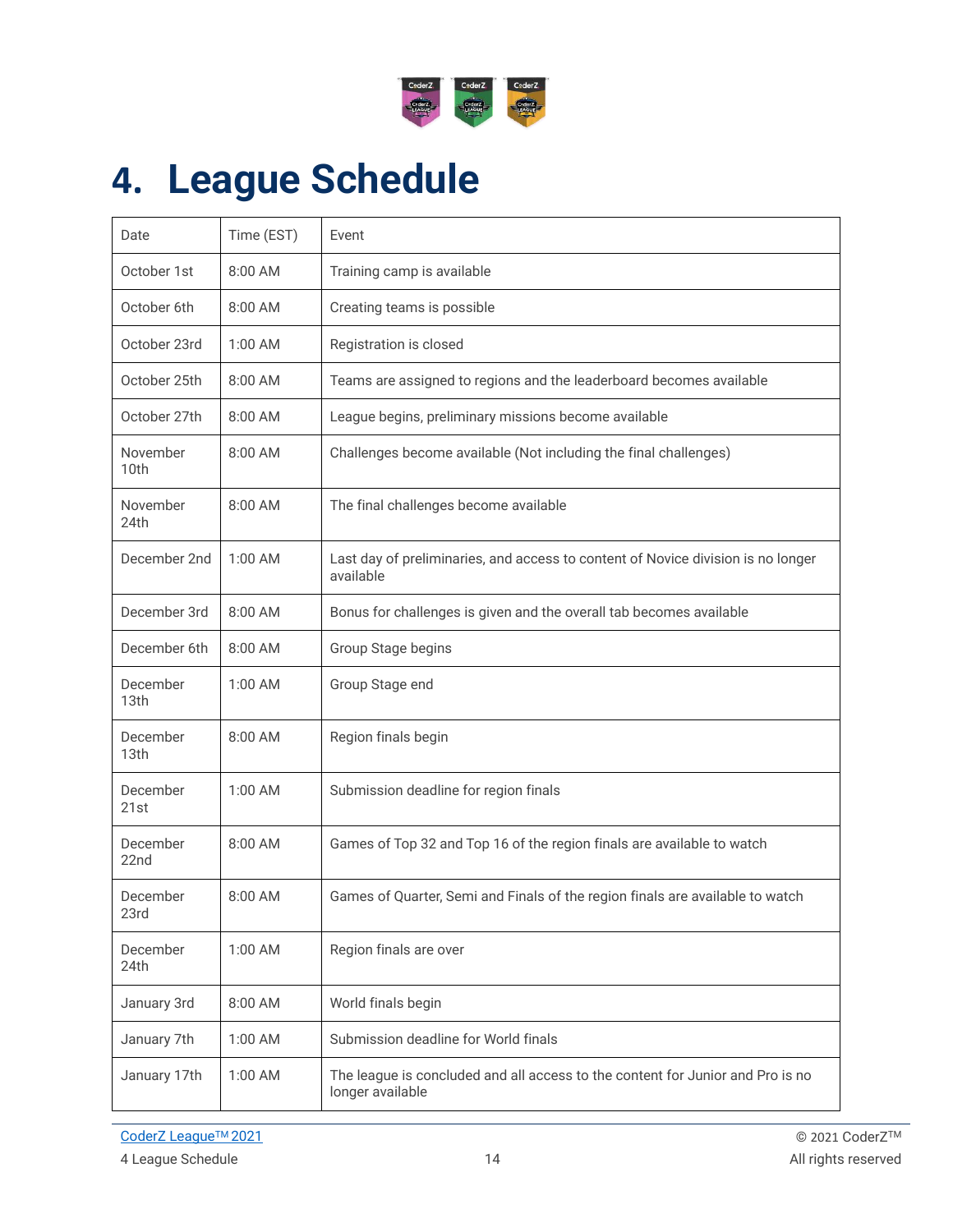

## <span id="page-14-0"></span>**4.1.** *Teams and Rosters*

Teams consist of a maximum of 6 students from the *designated age group* and include:

- At least one teacher
- A team captain (For Junior and Pro teams who made it to the regional playoffs)

The teacher is responsible for the registration of all team members and for the appointment of a captain. Team captains may be reassigned.

#### <span id="page-14-1"></span>**4.1.1. Responsibilities of the Captain**

The captain is responsible for submitting team codes in the playoffs.

#### <span id="page-14-2"></span>**4.1.2. Team Members**

The following are rules with respect to team members:

- The age limit for each division will be strictly enforced.
- Students may only participate using their own personal username assigned to them by the teacher. Once a username is assigned, the student may not code using a different username unless permitted by CoderZ Administration.
- A student may participate in both CoderZ League divisions but may not participate on multiple teams in the same division.
- Adding or removing students from a team to manipulate the team score is not allowed and will result in severe penalties.

#### <span id="page-14-3"></span>**4.1.3. Logos and Sponsorship**

- Copyrighted and trademarked images may not be used as team logos. CoderZ is not liable for the representation and use of these images.
- Teams may be sponsored and change their names and logos to reflect that sponsorship.
- Businesses dealing in tobacco / smoking, pornography, alcohol, and/or gambling may not sponsor teams in CoderZ League.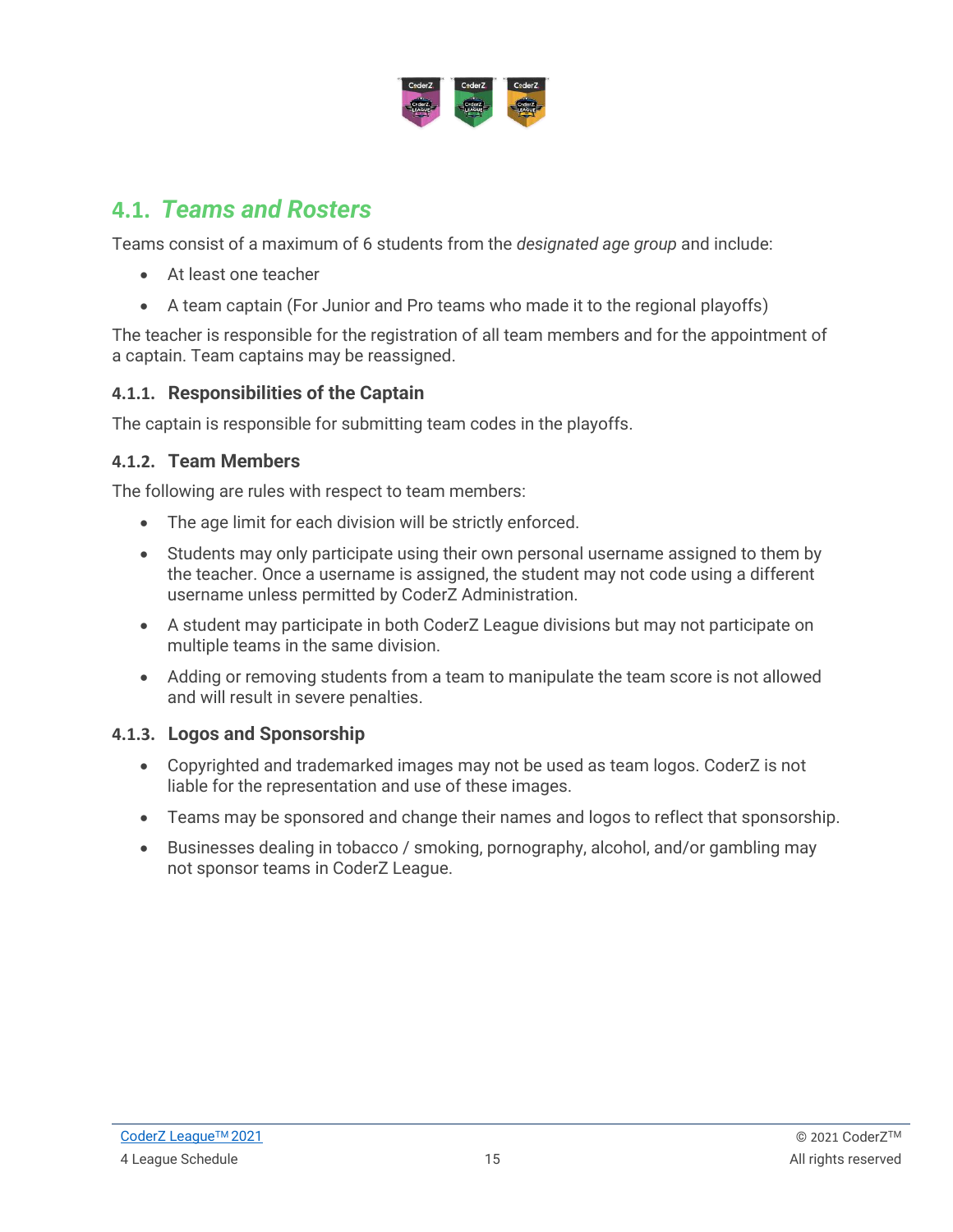

## <span id="page-15-0"></span>**4.2.** *Honesty and Integrity*

CoderZ League is a fully virtual competition, and thus the League's administration relies on the honesty of the teams, students, and teachers. Should a team perform any form of misconduct, CoderZ League Administration holds the right to disqualify said team.

- Teachers, parents, mentors, or any sort of outside help to the teams is allowed. It is, however, forbidden that said parties will write, change, or modify any of the team's solutions to the Missions and Challenges. Teams whose solutions seem suspicious to CoderZ League Administration will be investigated.
- A student may not solve a teammate's Mission for that teammate, but may help, advise, and suggest solutions.

## <span id="page-15-1"></span>**4.3.** *Code Submission*

The deadlines for submitting the teams' codes are **final**. Teams must make sure they submit their programs on time. CoderZ will not make any exceptions regarding this matter, and thus teams must ensure they have a stable Internet connection before submitting. Codes may be resubmitted, as long as this is performed before the submission deadline.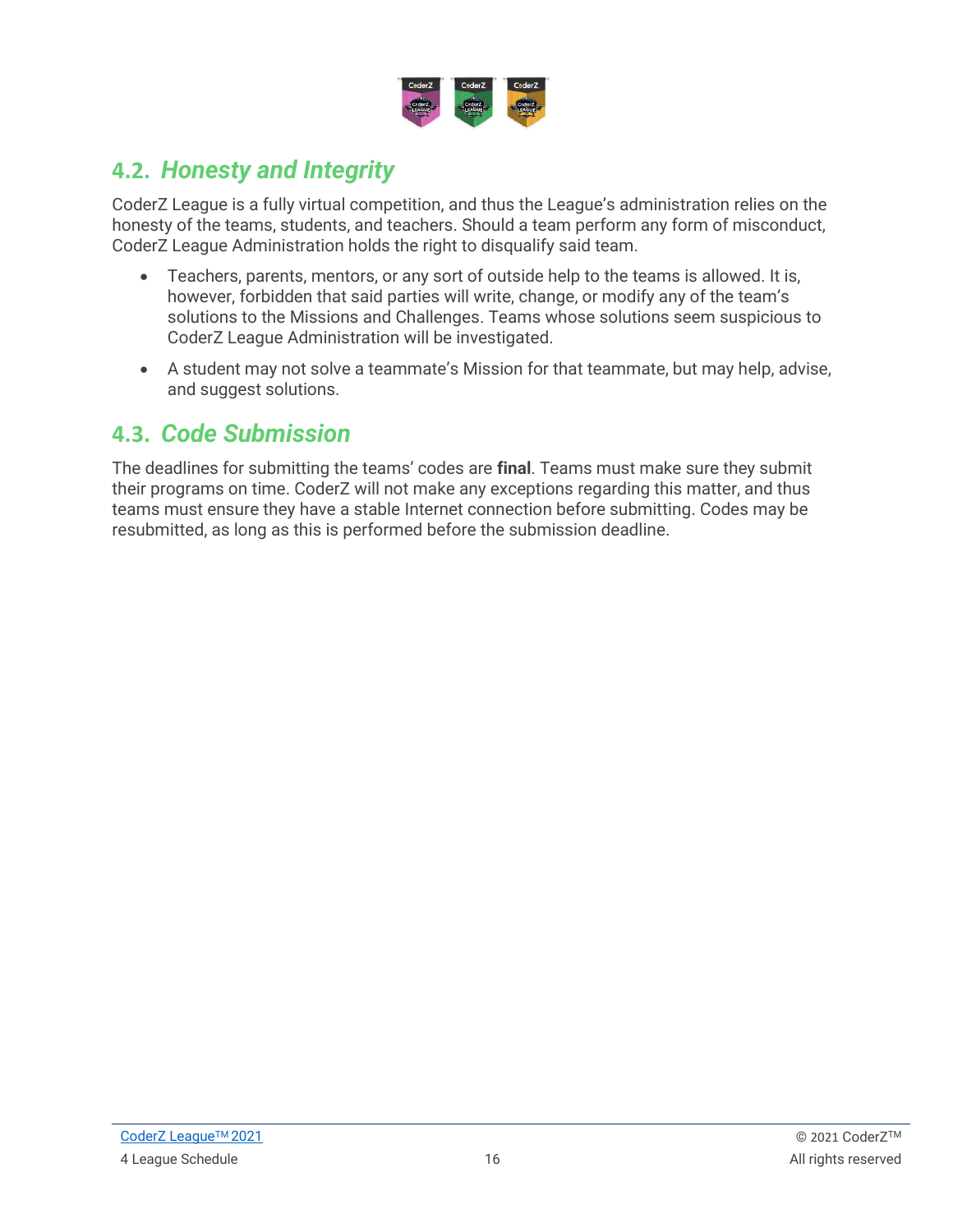

# <span id="page-16-0"></span>**5. The CoderZ League Platform**

## <span id="page-16-1"></span>**5.1.** *Access to CoderZ League*

Participation in CoderZ League requires the CoderZ League platform. Access to CoderZ and CoderZ League is provided after completion of the registration and payment process on the CoderZ League website [http://www.coderzleague.com](http://www.coderzleague.com/) or via an official representative of CoderZ League.

## <span id="page-16-2"></span>**5.2.** *Using the Platform*

#### <span id="page-16-3"></span>**5.2.1. General**

Visit the [CoderZ Knowledge](https://coderz.zendesk.com/) Base to learn about:

- [Creating your team](https://coderz.zendesk.com/hc/en-us/articles/115003100665-How-Do-I-Add-A-Class-) (class) and managing your roster, including adding and removing [students](https://coderz.zendesk.com/hc/en-us/articles/115004027945-How-Do-I-Add-Students-to-a-Class-)
- Troubleshooting
- [Minimum computer requirements](https://coderz.zendesk.com/hc/en-us/articles/213010989-What-are-the-Minimum-Requirements-for-Running-CoderZ-)

#### <span id="page-16-4"></span>**5.2.2. Missions and Challenges**

#### **5.2.2.1. Access**

See [League Schedule](#page-13-0) on page [14](#page-13-0) to learn when access to Missions and Challenges becomes available.

To access a mission or challenge:

- **1.** Go to [https://play.gocoderz.com.](https://play.gocoderz.com/)
- **2.** Navigate to **Learning Center > My Courses**.

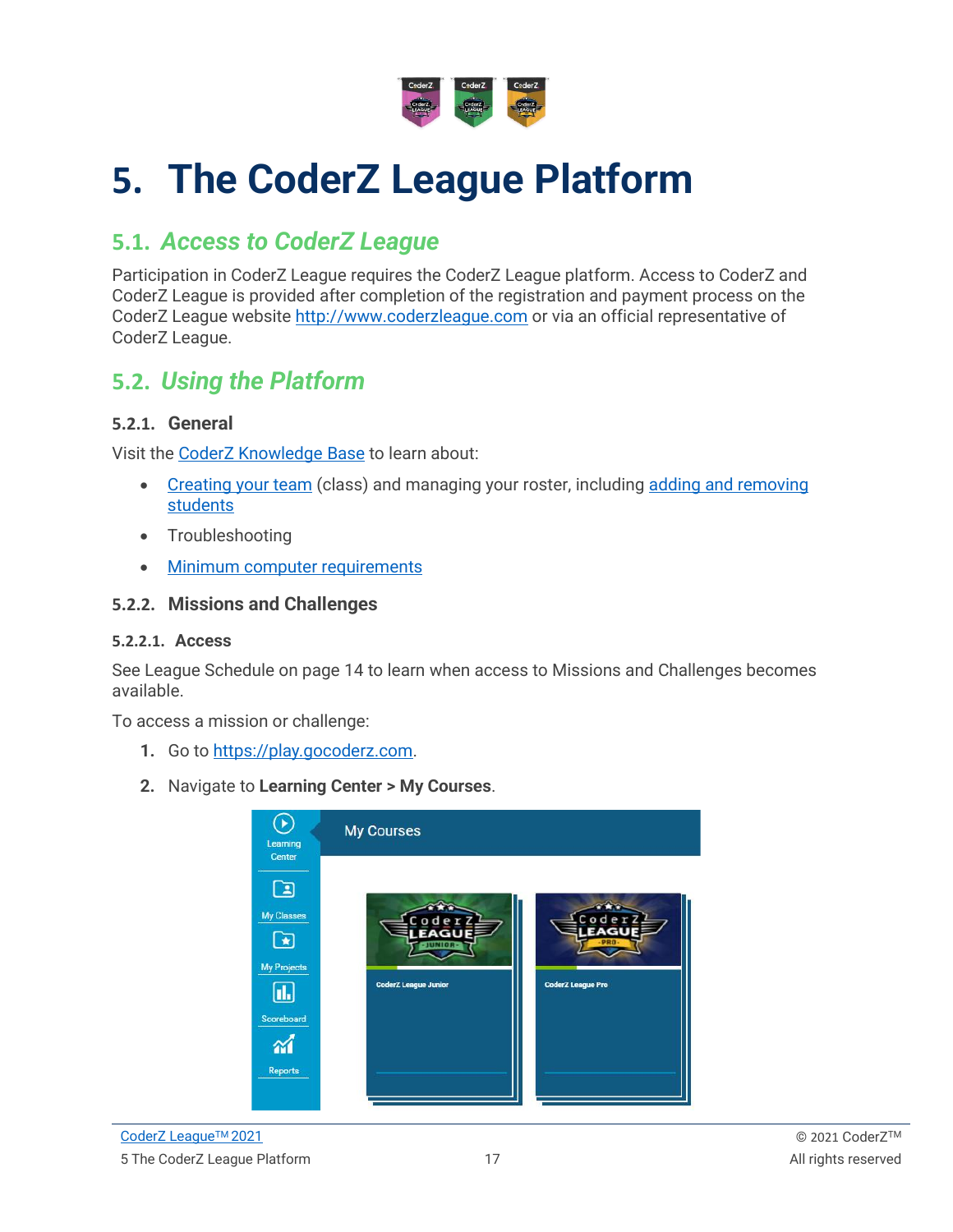

- **3.** Select your division.
- **4.** Select the game you want to play.
- **5.** Select your desired Mission or Challenge.

#### **5.2.2.2. Mission Completion**

Team members acquire points by performing tasks in the missions. Points are not contributed unless the mission is completed. Contributions are calculated automatically.

For a mission to be completed, the win condition must be met. The win condition is found at the top-right corner of the mission simulation screen.

In the example below, the team member must knock one ball into the hole to complete the mission.



#### **5.2.2.3. Challenge Completion**

Challenges are open-ended, and there is no limit to the amount of points that can be scored for a challenge. Rather, the highest score for each team is submitted (automatically), and that score is ranked.

To view the number of points awarded to a team based on this ranking, see [Challenges](#page-6-3) on page [7.](#page-6-3)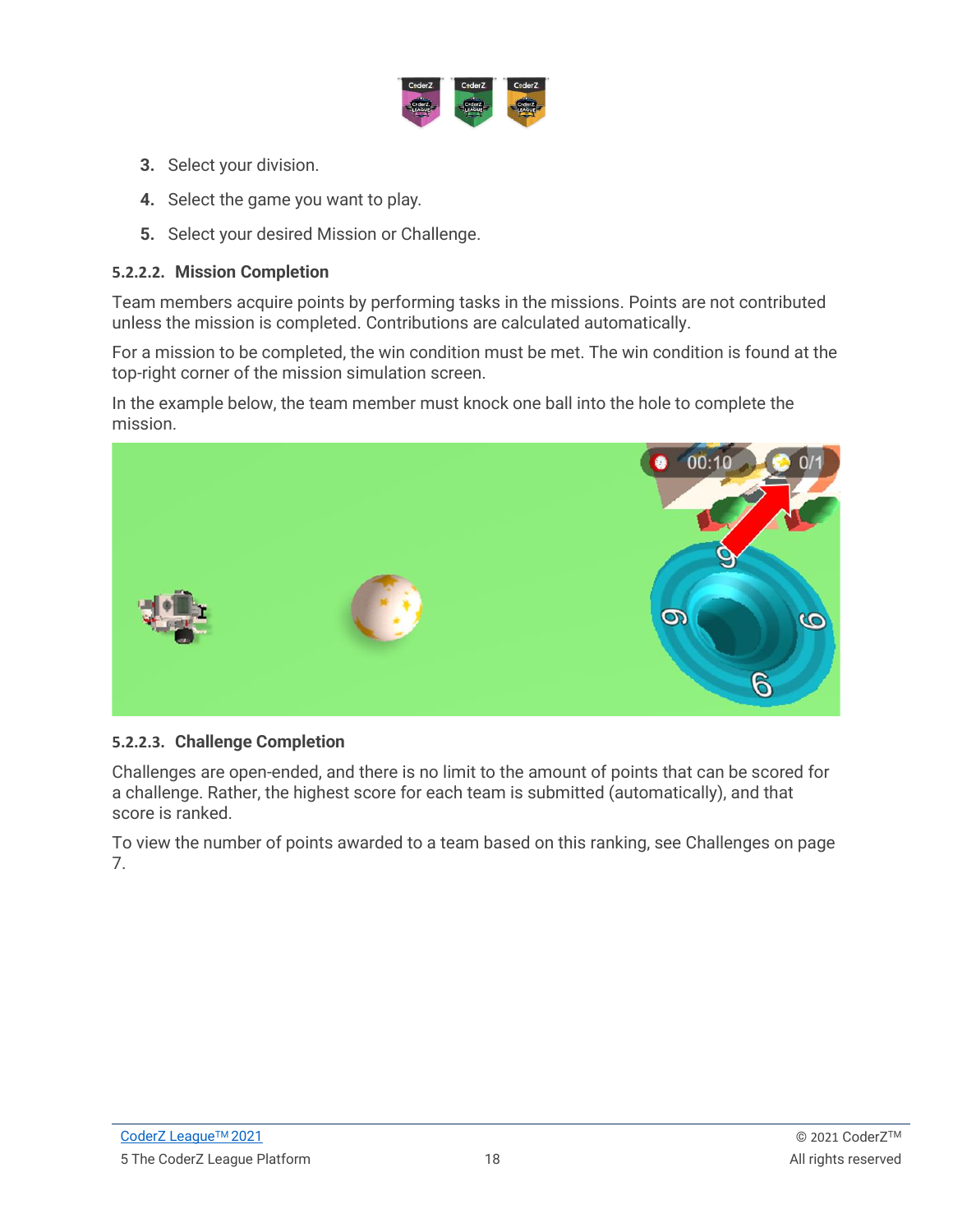

#### <span id="page-18-0"></span>**5.2.3. Profiles**

#### **5.2.3.1. Overview**

There are three types of profiles for CoderZ League, each with different levels of permission and access. They are:

- Student
- Team
- Teacher

To access your profile, click your name at the top-right corner of the CoderZ screen.

#### **5.2.3.2. Student Profiles**

Teams are made up of student team members. Student profiles include:

- Information about the student's team.
- The number of student contributions to his or her team.

#### **5.2.3.3. Team Profiles**

Team profiles are accessible to teachers and captains. These profiles include the team's name, flag, and score.

#### **5.2.3.4. Teacher Profiles**

In their profiles, teachers have access to:

- The team roster list.
- Details of their students, including number of contributions and last login time.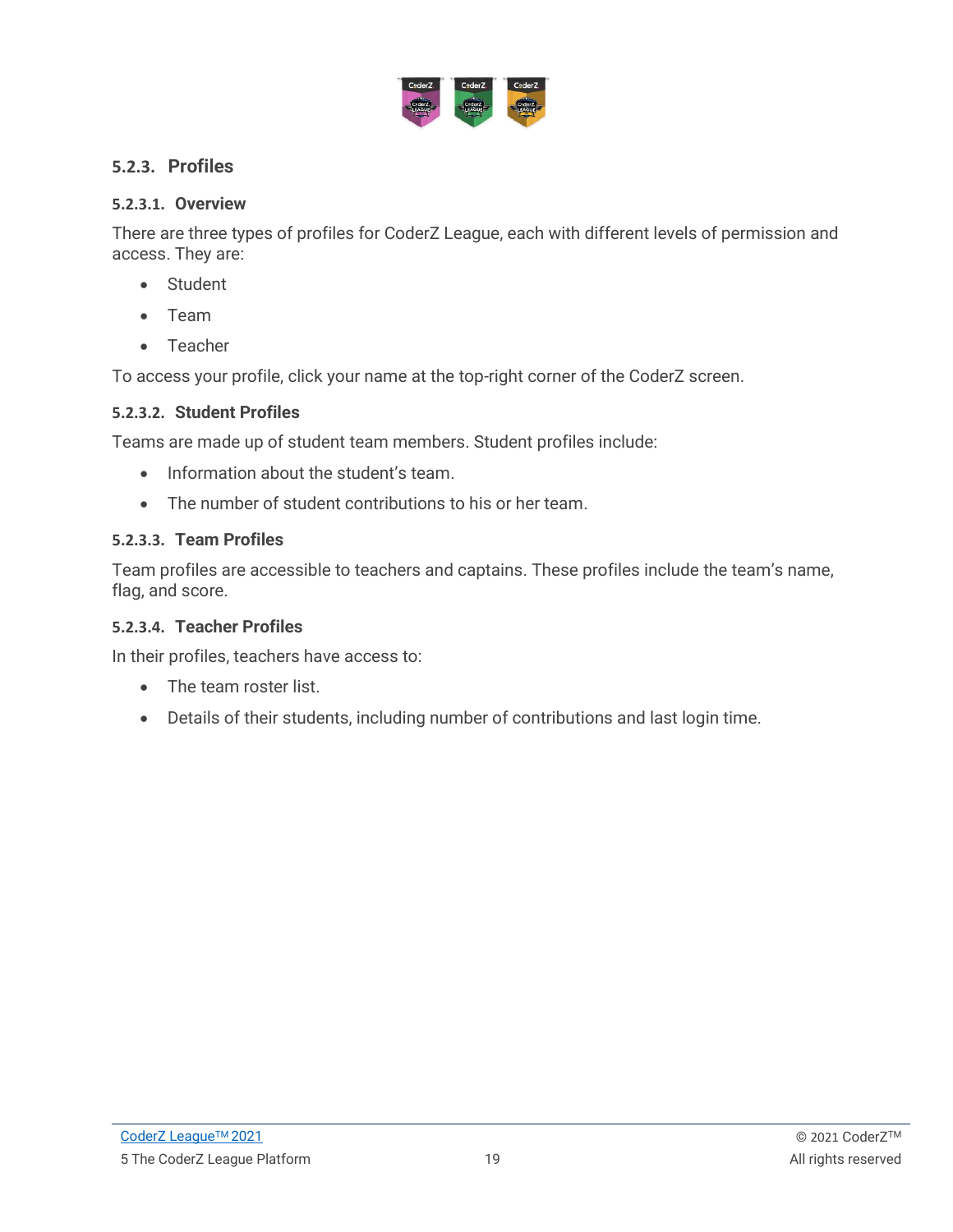

# <span id="page-19-0"></span>**6. CoderZ League Awards**

Aside from the CoderZ League World Champions, CoderZ League grants awards to teams and individuals at the various stages of the competition.

## <span id="page-19-1"></span>**6.1.** *How to submit your applications*

Submission deadlines are as follows: **Novice**, December 14th , 2021, and **Junior** and **Pro**, January  $3<sup>rd</sup>$ , 2022. To submit your application, send an email to [submitCoderZ@gocoderz.com.](mailto:submitCoderZ@gocoderz.com) The winners will be announced live on the world finals broadcast that will happen on January (Final date TBD) on the CoderZ Channel: Twitch.tv/GoCoderZ.

## <span id="page-19-2"></span>**6.2.** *Awards list*

#### <span id="page-19-3"></span>**6.2.1. Creativity Award**

#### **6.2.1.1. About the Award**

The **Creativity Award** is given for creative solutions of missions or challenges. A winner will be chosen from each division and the winning team will receive a certificate.

#### **6.2.1.2. Application for the Award**

Application for the award is via submission. A team that thinks they have submitted a unique solution to a mission or a challenge may submit their code, along with an explanation why they deserve to win.

#### **6.2.1.3. Choosing a Winner**

A team of judges from CoderZ will review the submissions and select a winner based on the following criteria:

- $\circ$  Creative thinking How different the solution is from the "average" solution that is the natural go-to for teams
- $\circ$  Results The creative solution must win its team results at least as good as the obvious solution
- $\circ$  Efficiency The code must showcase an efficient solution, as being creative to prolong the journey does not achieve much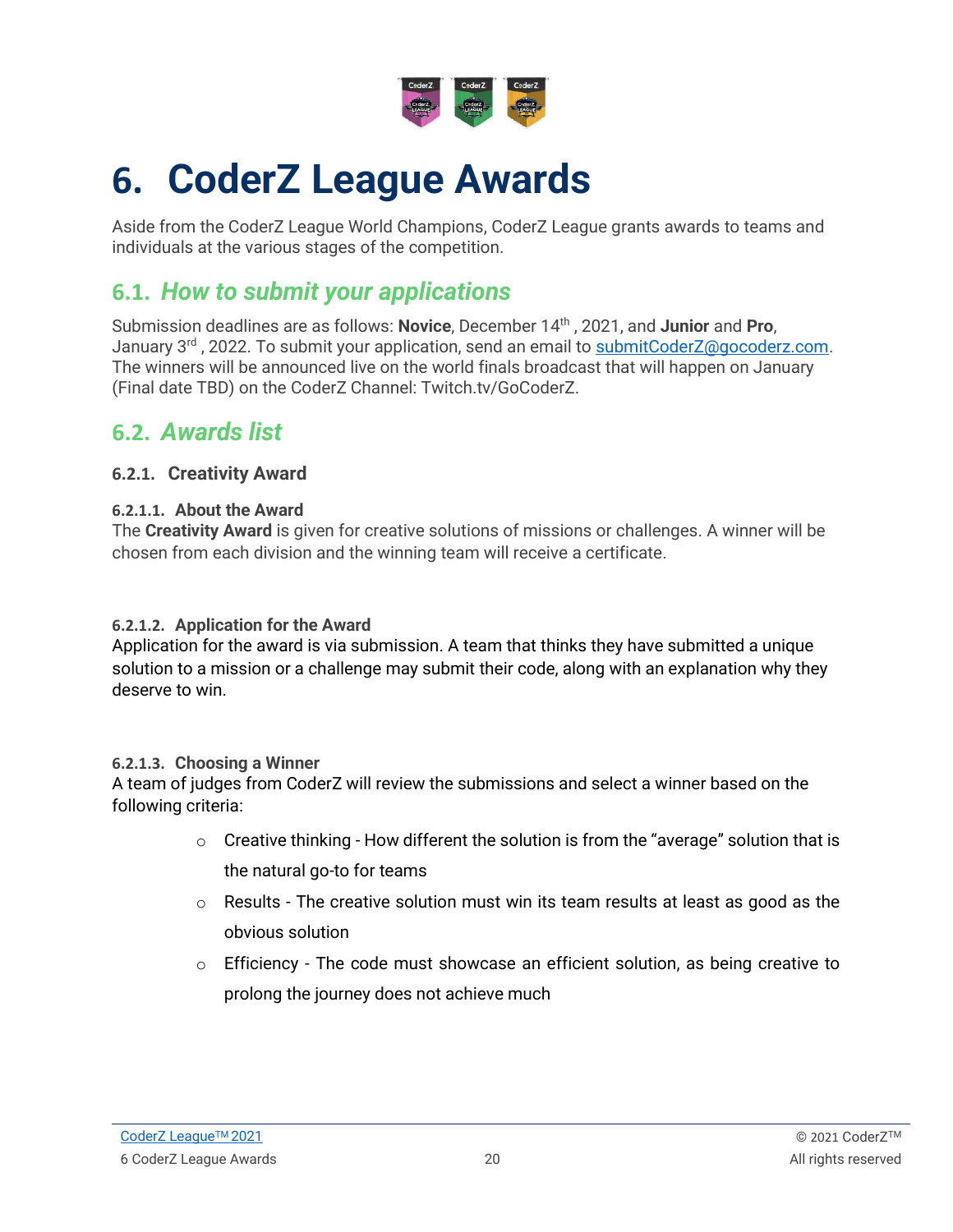

#### <span id="page-20-0"></span>**6.2.2. Excellence in Programming Award**

#### **6.2.2.1. About the Award**

The **Excellence in Programming Award** is given to teams which showed exceptional professionalism when writing code. A winner will be chosen from each division and the winning team will receive a certificate.

#### **6.2.2.2. Application for the Award**

Application for the award is via submission. A team that thinks they have created a unique solution to a mission, or a challenge may submit their code, along with an explanation why they deserve to win.

#### **6.2.2.3. Choosing a Winner**

A team of judges from CoderZ will review the submissions and select a winner based on the following criteria:

- o Coherence and Readability
	- Correct use of Smart Blocks: Finding repeated patterns and putting them into Smart Blocks / Functions (Python) as well as giving a set of instructions a meaningful name
	- Usage of suitable naming conventions for both variables and Smart Blocks / Functions (Python)
	- Well-structured and logical code
- o Agnostic Solution
	- Flexible code that is usable for any situation while completing the task it was created to do
	- Control Use of two- or three-state (or more) based control, or even better: proportional control

#### <span id="page-20-1"></span>**6.2.3. MVP Award**

#### **6.2.3.1. About the Award**

The **MVP (Most Valuable Player) Award** will be granted to the individuals with the highest contribution at the end of preliminaries, one in each division. These individuals will receive a personal certificate.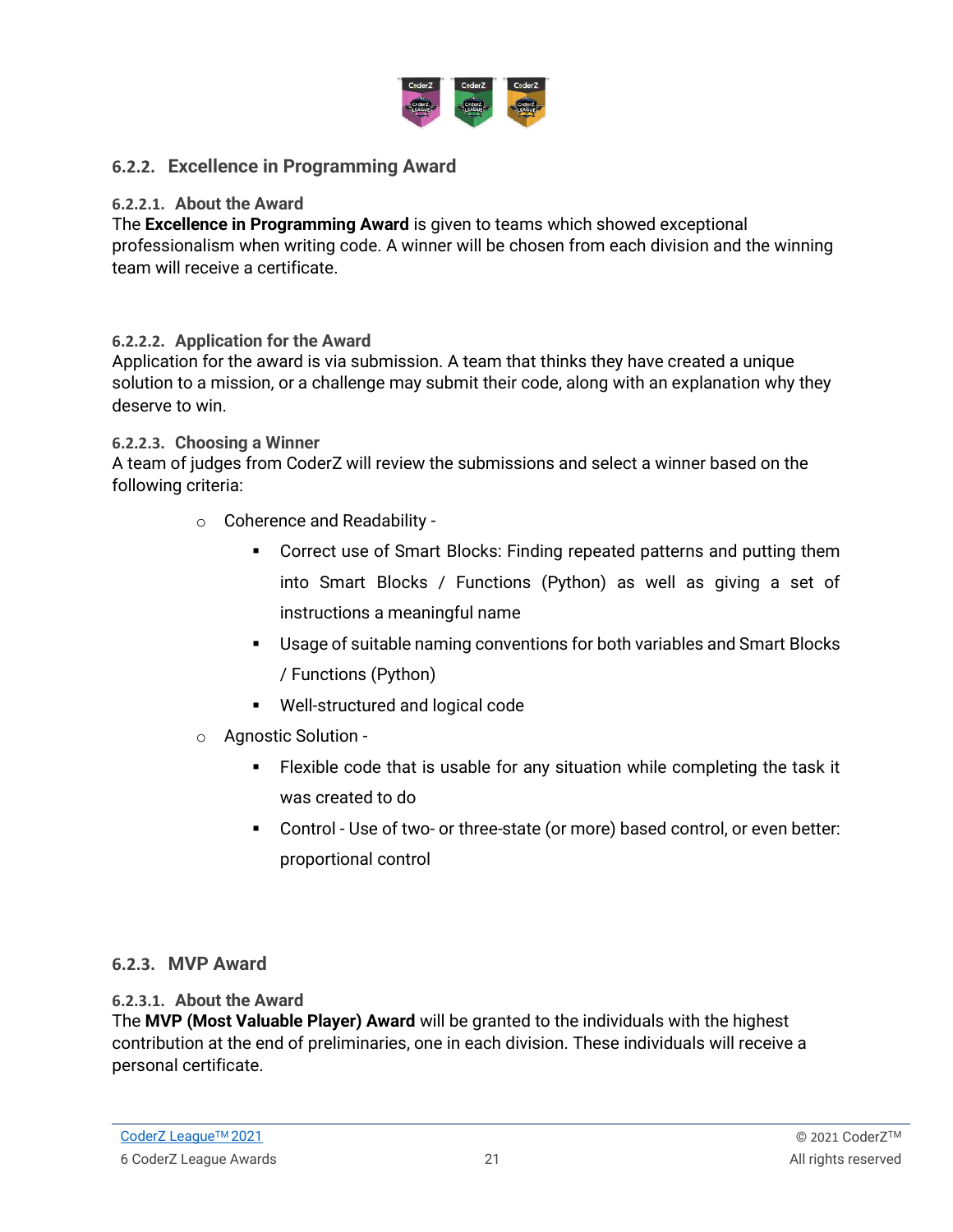

#### **6.2.3.2. Application for the Award**

Application for the award is automated. Every CoderZ League participant is automatically eligible for the award.

#### **6.2.3.3. Choosing a Winner**

Automated: the highest scoring individual from every division is chosen.

#### <span id="page-21-0"></span>**6.2.4. MVTeam Award**

#### **6.2.4.1. About the Award**

The **MVTeam (Most Valuable Team) Award** will be granted to the teams with the highest contribution at the end of preliminaries, one in each division. These teams will receive a certificate.

#### **6.2.4.2. Application for the Award**

Application for the award is automated. Every team participating in the CoderZ League is automatically eligible for the award.

#### **6.2.4.3. Choosing a Winner**

Automated: the highest scoring team from every division is chosen.

#### <span id="page-21-1"></span>**6.2.5. Inspiration Award**

#### **6.2.5.1. About the Award**

The **Inspiration Award** will be awarded to the Mentor / Teacher / Coach who had the most significant impact on their team throughout the competition. Only a single individual is chosen out of all divisions. The winner will receive a certificate as well as an exclusive interview which will be live-streamed on CoderZ social media during the World Finals.

#### **6.2.5.2. Application for the Award**

Mentors / Teachers / Coaches must be nominated by their teams, along with a short essay should stating why this individual deserves the award.

#### **6.2.5.3. Choosing a Winner**

A team of judges from CoderZ will review the submissions and select a winner based on the following criteria: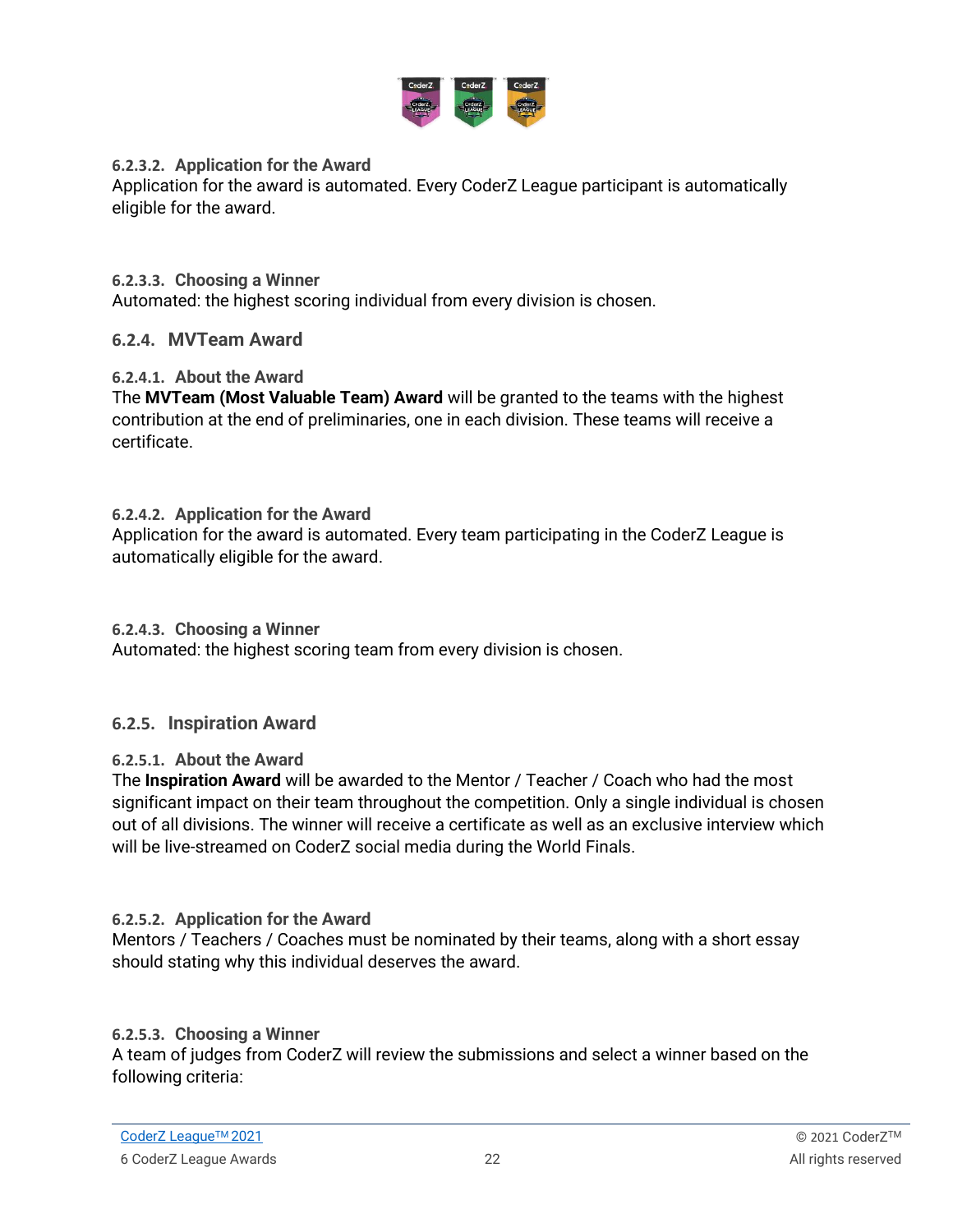

- $\circ$  Dedication in teaching and coaching the students participating in the league
- o Inspiring students to become involved in the STEM world

#### <span id="page-22-0"></span>**6.2.6. Best Team Flag**

#### **6.2.6.1. About the Award**

The title of **Best Team Flag** will be handed to the team that created the best flag. Only a single team is chosen out of all divisions. The flag design must be entirely original and created by one of the team's students or Mentors / Teachers. The winning team will receive a certificate.

#### **6.2.6.2. Application for the Award**

Application for the award is via submission. A team that thinks they have a winning flag design may submit their flag.

#### **6.2.6.3. Choosing a Winner**

The winning design will be decided by popular vote on CoderZ social media.

#### <span id="page-22-1"></span>**6.2.7. ImpACT Award**

#### **6.2.7.1. About the Award**

The **ImpACT Award** is the biggest award in the CoderZ League and is part of the *Beyond of the*  **Screen Challenge**, which was designed to promote, develop, and showcase students' 21<sup>st</sup> century skills throughout the CoderZ League 2021 season. This challenge gives students and educators an opportunity to practice communication skills, collaboration, planning, decision making, presentation and more.

The ImpACT Challenge was designed for all teams participating in CoderZ League who want to present the impact the CoderZ League has had on the team members, the class, the teacher, the school, and the broader community.

#### **6.2.7.2. Guidelines:**

- Teams are invited to share a video via our Facebook group "Teachers of CoderZ"
- Teams may share more than one video
- The video must include the teams' name, location (school / org name / country) and CoderZ League Division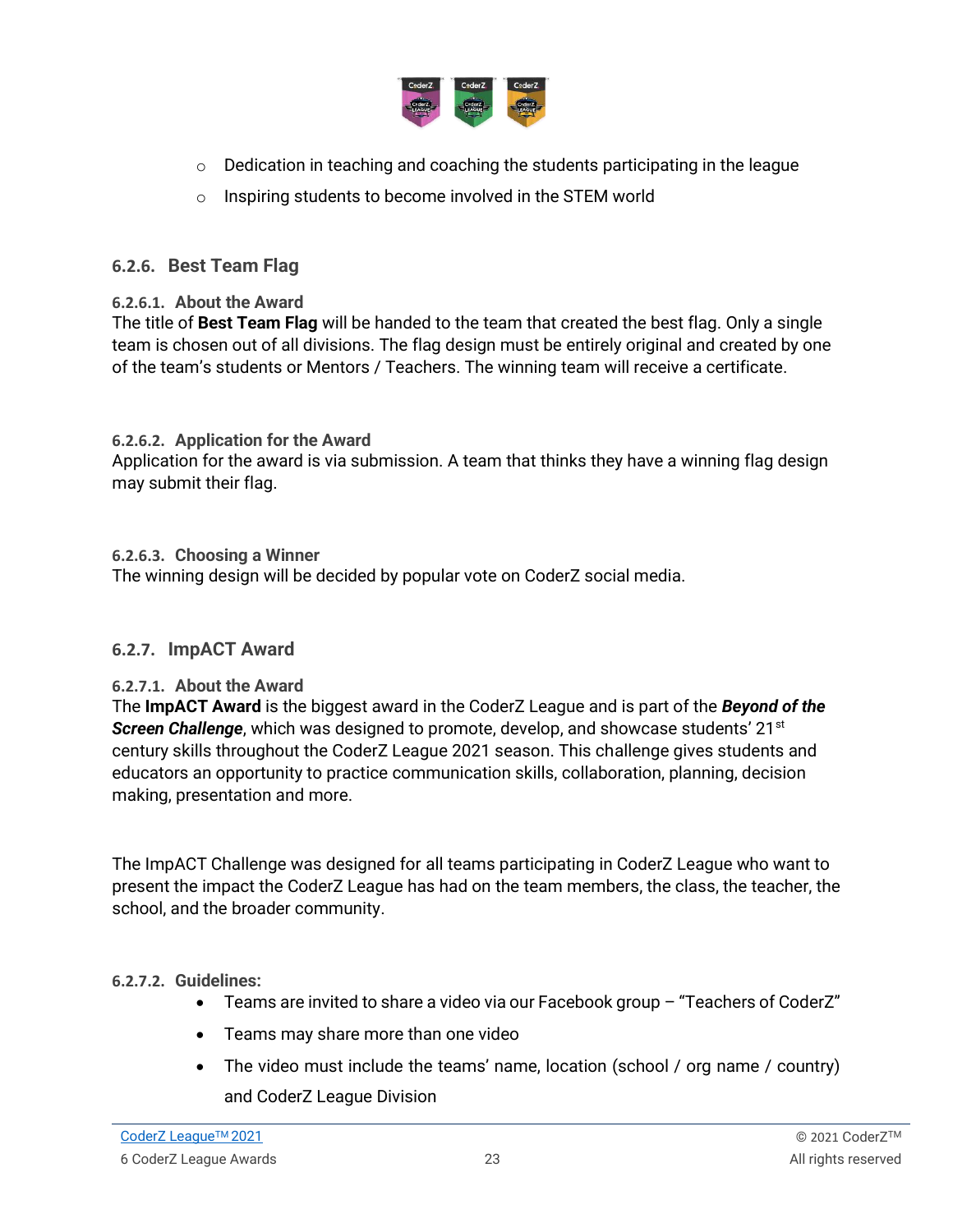

- Videos with inappropriate content be disqualified
- Video length: up to 90 seconds
- The video may be presented in English or in the team's spoken language with English subtitles
- Mentors must have parents' approval to publish the video in public
- Teams that do not have access to YouTube are invited to contact us at: support@gocoderz.com

#### **6.2.7.3. Submission Dates**

- CoderZ League Novice October 25th, 7am EST December 14<sup>th</sup>, 12am EST
- CoderZ League Junior December 6th, 7am EST January 3rd, 12am EST
- CoderZ League Pro December 6th, 7am EST January 3rd, 12am EST

#### **6.2.7.4. Submissions Evaluation: Phase I**

- Publish your team's video through YouTube / Facebook
- Include the following hashtags:
	- o #coderzleague2021
	- o #CoderZimpact
	- o #CoderZLeagueNovice/#CoderZLeagueJunior/#CoderZLeaguePro
- Promote your video on social media
- The top 10 popular videos per division will be defined based on total number of viewers / Likes
- The announcement of the top 10 teams who will advance to Phase II will be published on:
	- o Novice division TBD
	- o Junior division TBD
	- o Pro division TBD

#### **Phase II**

The top 10 submissions per division will be reviewed by a panel of judges.